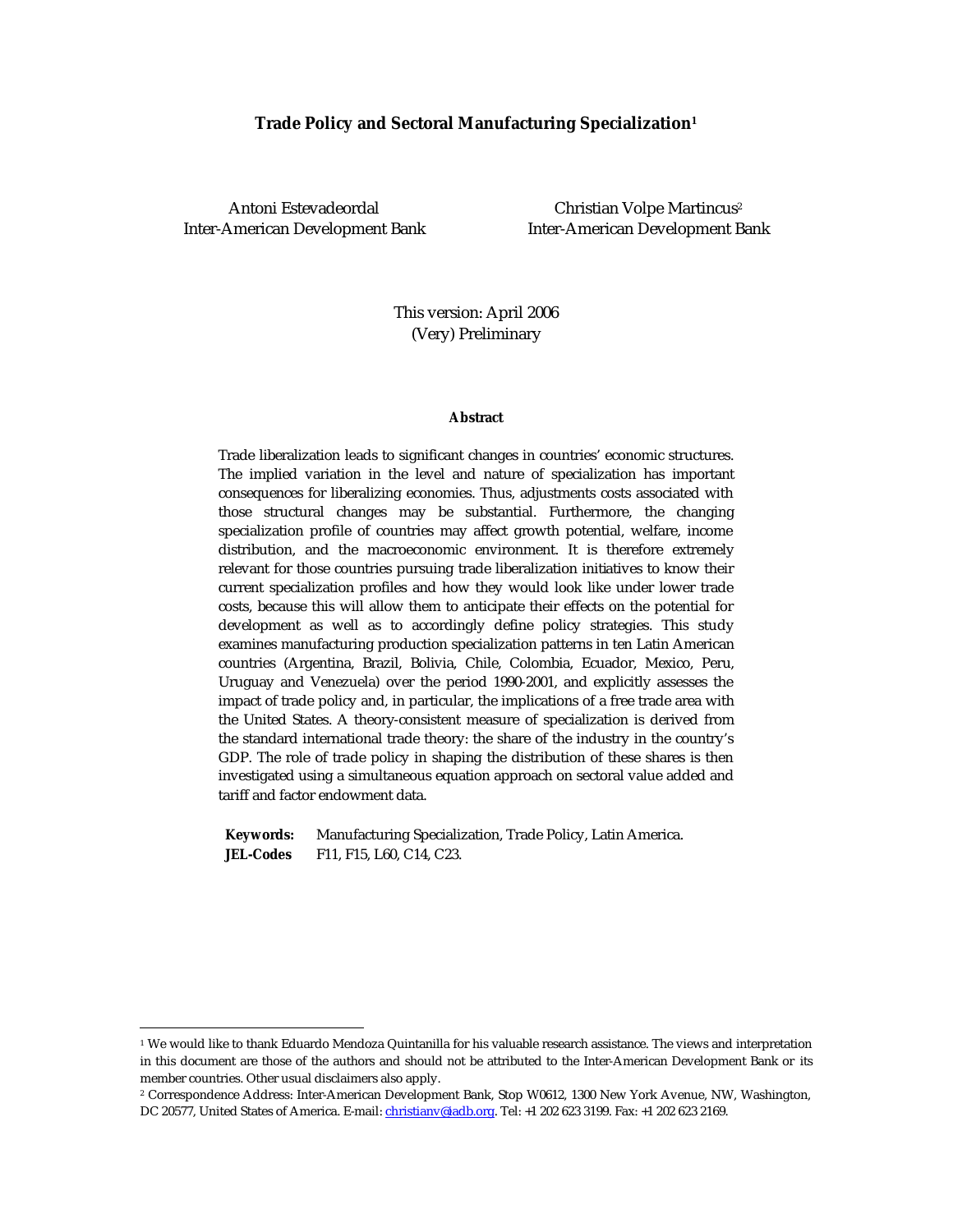#### **Trade Policy and Sectoral Manufacturing Specialization**

#### **1 Introduction**

 $\overline{a}$ 

Trade liberalization leads to significant changes in countries' economic structures. In particular, reducing the degree of protection should be expected to cause relative expansion of those sectors having comparative advantage and relative contraction of those industries suffering comparative disadvantage with respect to the rest of the world.

The implied variation in the level and nature of specialization has important consequences for liberalizing economies. Thus, adjustment costs associated with those structural changes may be substantial and countries should be prepared for minimizing their possible negative impacts. For instance, re-training programs would be very helpful in facilitating reallocation of labor across industries. Furthermore, the changing specialization profile of countries may affect growth potential and welfare. Opening allows for greater specialization, which could promote productivity growth by learning-by-doing, but it may also induce specialization away from sectors with potential for technological progress, which would result in poorer growth performance and lower levels of welfare.<sup>1</sup> Income distribution is also likely to be influenced. According to the Stolper-Samuelson theorem, opening, by changing production specialization, will tend to shift income towards a country's abundant factor, thus affecting the degree of income inequality.<sup>2</sup> Finally, if as a consequence of trade liberalization countries end up with more dissimilar production structures, they will become more sensitive to specific industry shocks and henceforth more idiosyncratic business cycles. Under these conditions, if (at least one of the) economies use the exchange rate to adjust to those shocks, a higher bilateral exchange rate variability should be expected and this could generate pressures to re-introduce protectionist measures within trade blocs, as the recent experience in MERCOSUR has shown.<sup>3</sup>

<sup>1</sup> See, e.g., Romer (1987), Lucas (1988), Quah and Rauch (1990), Grossman and Helpman (1991), Young (1991), Weinhold and Rauch (1999), and Redding (1999).

<sup>2</sup> See Davis (1996). Leamer et al. (1999) argue that in countries that are abundant in natural resources (such as the Latin American ones) the appearance of manufacturing will tend to be delayed and so the formation of the skills required by the lately emerging human capital intensive sectors. As a consequence, such countries are expected to go through longer periods of higher income inequality than those producing goods demanding gradual skill updating. Further, some economic historians, such as Engerman and Sokoloff (2002), state that the initial concentration of the ownership of natural resources in the Americas favored institutional structures that advantaged certain social sectors thus perpetuating a severely skewed income distribution.

<sup>3</sup> See, e.g., Kenen (1969), Eichengreen (1992), Krugman (1993), and, for MERCOSUR, Fernandez-Arias et al. (2002).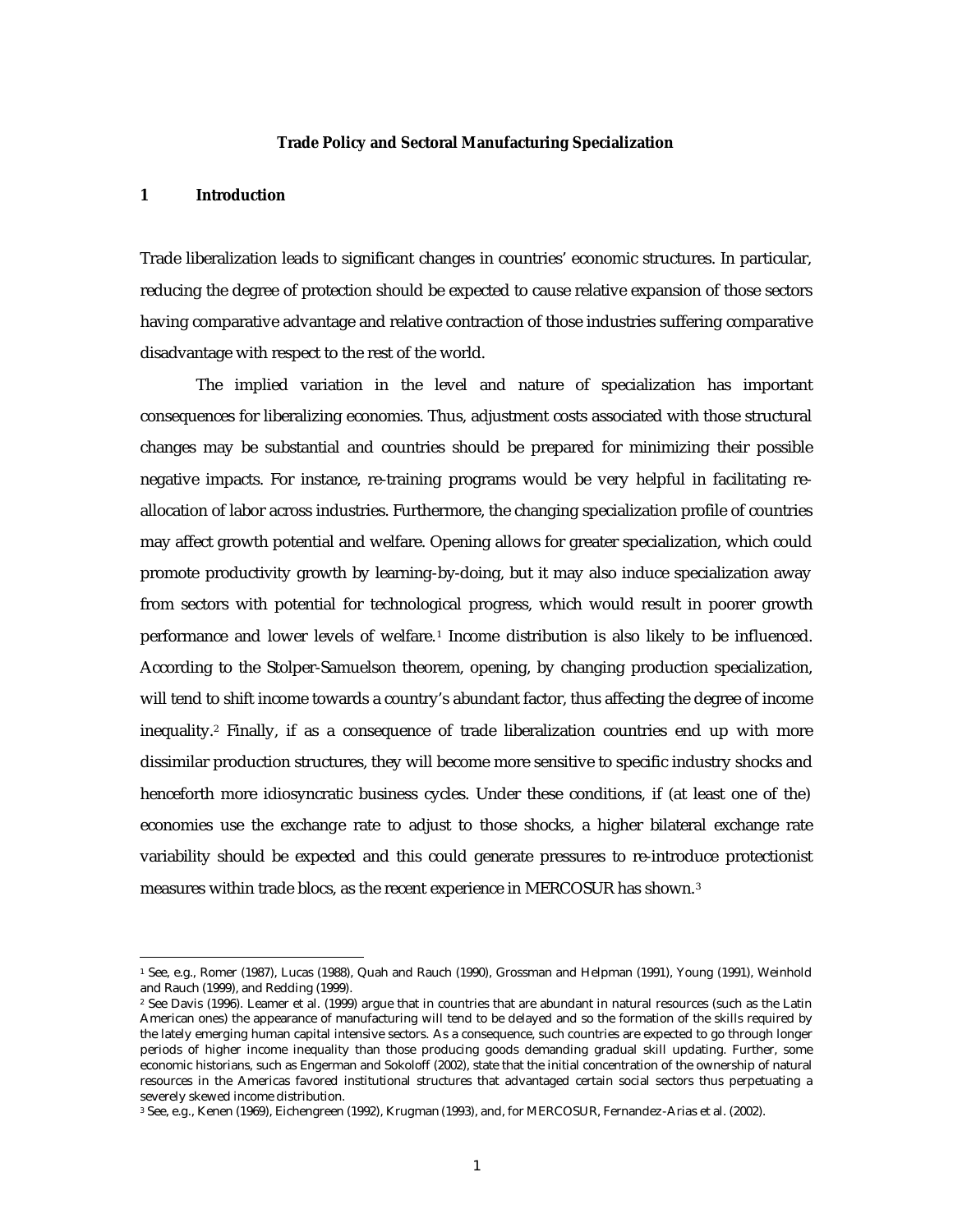It is therefore extremely relevant for those countries pursuing trade liberalization initiatives to know their current specialization profiles and how would they look like under lower trade costs, because this will allow them to anticipate the effects of their changes on the potential for development and the macroeconomic conditions as well as to accordingly define policy strategies. This is especially important for Latin America, given its disappointing growth performance in the last decades, the already high unemployment rates and inequality levels, and the long history of macroeconomic instability and failed integration attempts.

In the last two decades Latin American countries implemented broad and comprehensive trade reform programs starting from relatively high tariff protection levels (see Figure 1). Removing trade barriers with respect to the rest of the world has proven to have a significant impact on Latin American countries' overall degree of manufacturing specialization. Thus, most of these countries have become increasingly specialized (see Figure 2).<sup>4</sup>

NAFTA, a free trade agreement involving Mexico, the United States, and Canada entered in force in the mid-1990s. Chile and more recently Peru and Colombia have also signed a trade arrangement with the United States, while Ecuador has already advanced negotiations to establish a free trade area with this country. More generally, even though its pace has experienced slowdown in the last time, there is a project to establish a Free Trade Area of the Americas (FTAA) comprising almost all countries in the region. This trade agreement would mean a substantial deepening of Latin American countries' opening to the world which might be expected to accentuate the aforementioned trends. This document aims at assessing how likely this scenario is. More precisely, it analyzes the impact of unilateral trade policy and preferential trade liberalization with the United States, in particular, on sectoral manufacturing specialization of the Latin American countries.

In doing this, this study provides a descriptive picture of specialization patterns in those countries and their evolution over time in terms of the sectors identified by the ISIC Revision 2, two-digit. Second, starting from the standard international trade theory, an expression of the share of each industry in each country's total GDP as a function of relative prices, endowments, and technology is derived and econometrically estimated using data over the period 1990-2001.

This approach has been used by Harrigan (1997) to assess the role of technology and factor supplies in shaping the specialization patterns across developed economies and by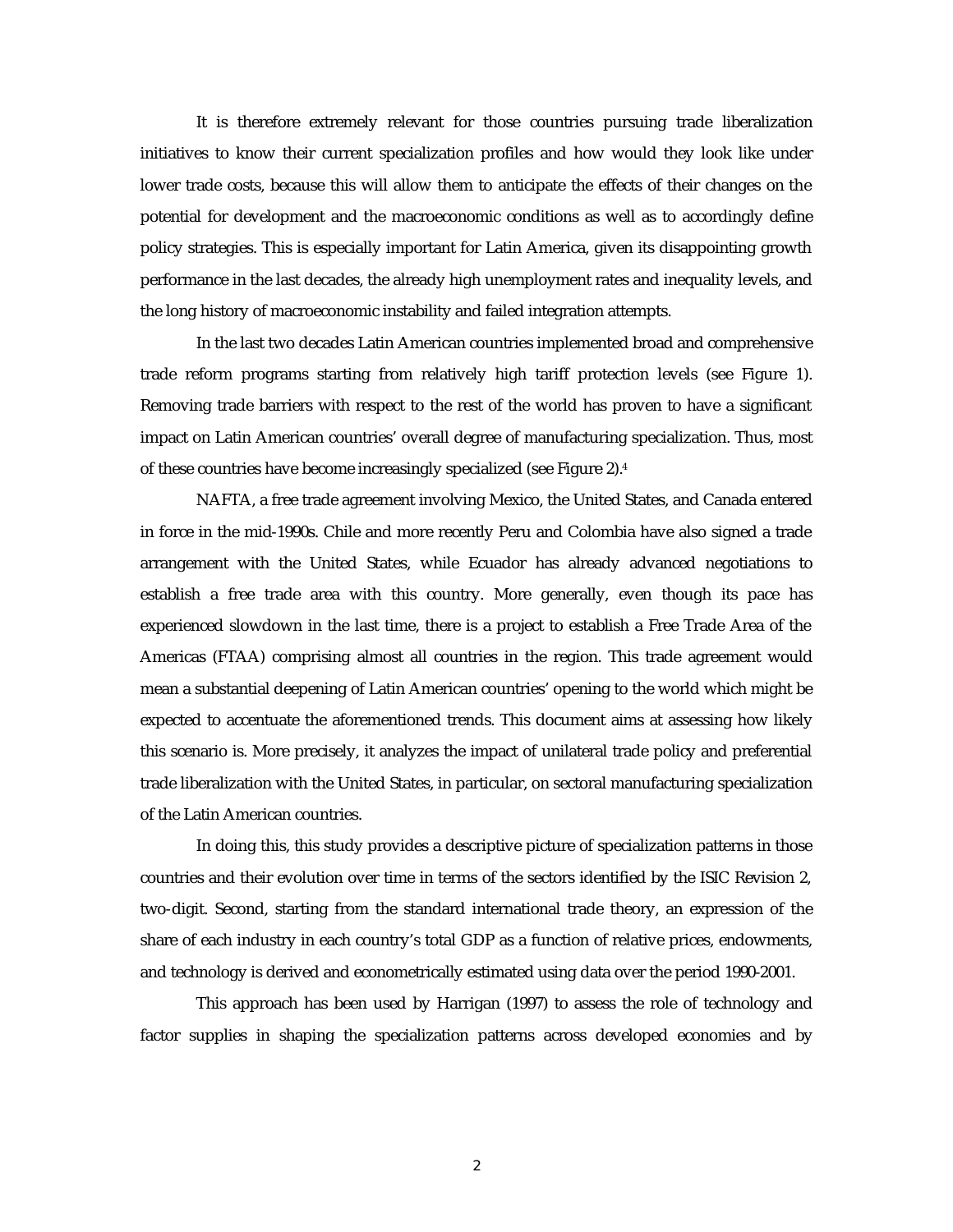Redding (2002) to quantify the influence of factor endowments in explaining the dynamics of these patterns.<sup>5</sup> Yeaple and Golub (2002) incorporated infrastructure in this setting as a determinant of productivity differences across countries. More recently, Feenstra and Kee (2004) have exploited this framework to analyze the effects of sectoral export variety on country productivity, Hanson and Robertson (2005) to investigate the factor behind countries' export capacities, and Kee et al. (2004) to estimate import demand elasticities and consistent measures of trade restrictiveness.<sup>6</sup>

This paper mainly focuses on the impact of relative prices on sectoral production specialization patterns. One main simplifying assumption is made in assessing this impact. Given that most Latin American countries are small economies, domestic prices will be assumed to be exogenously determined by given unique international prices and sectoral tariffs. Hence, changes in trade policies, by modifying domestic relative prices, will lead to changes in countries' specialization patterns. In this setting, the effects of a trade arrangement with the United States can be simulated by letting the relative prices to converge.

By providing evidence on the expected implications of further opening and a free trade agreement with the United States, this study will give valuable insights on the sectoral adjustments that the Latin American countries should expect and henceforth on the possible policy strategies to deal with them.

The remainder of this paper is organized as follows. Section 2 derives the sectoral specialization measures from the international trade theory and identifies their main determinants thus establishing the estimation equation. Section 3 briefly describes the dataset and reports some descriptive evidence on the manufacturing specialization patterns of the Latin American countries over the sample period. Section 4 presents the estimation results and examines the implications of two main scenarios: further unilateral trade liberalization with respect to the rest of the world and a trade arrangement with the United States. Section 5 concludes.

<sup>4</sup> Bolivia suffered from a severe hyperinflation episode during the first part of the 1980s. Hence, the behavior of manufacturing specialization might well only reflect a reversion towards a previous equilibrium state. The roughly constant level in the last sample years would support this hypothesis.

<sup>5</sup> Fitzgerald and Hallak (2004) use a slightly approach to estimate the effect of factor proportions on the pattern of manufacturing specialization in a sample of OECD countries, once the fact that factor accumulation responds to productivity has been accounted for.

<sup>6</sup> See, e.g., Anderson and Neary (1992, 1994, 2003) for derivations of alternative theoretically consistent indices of trade restrictiveness.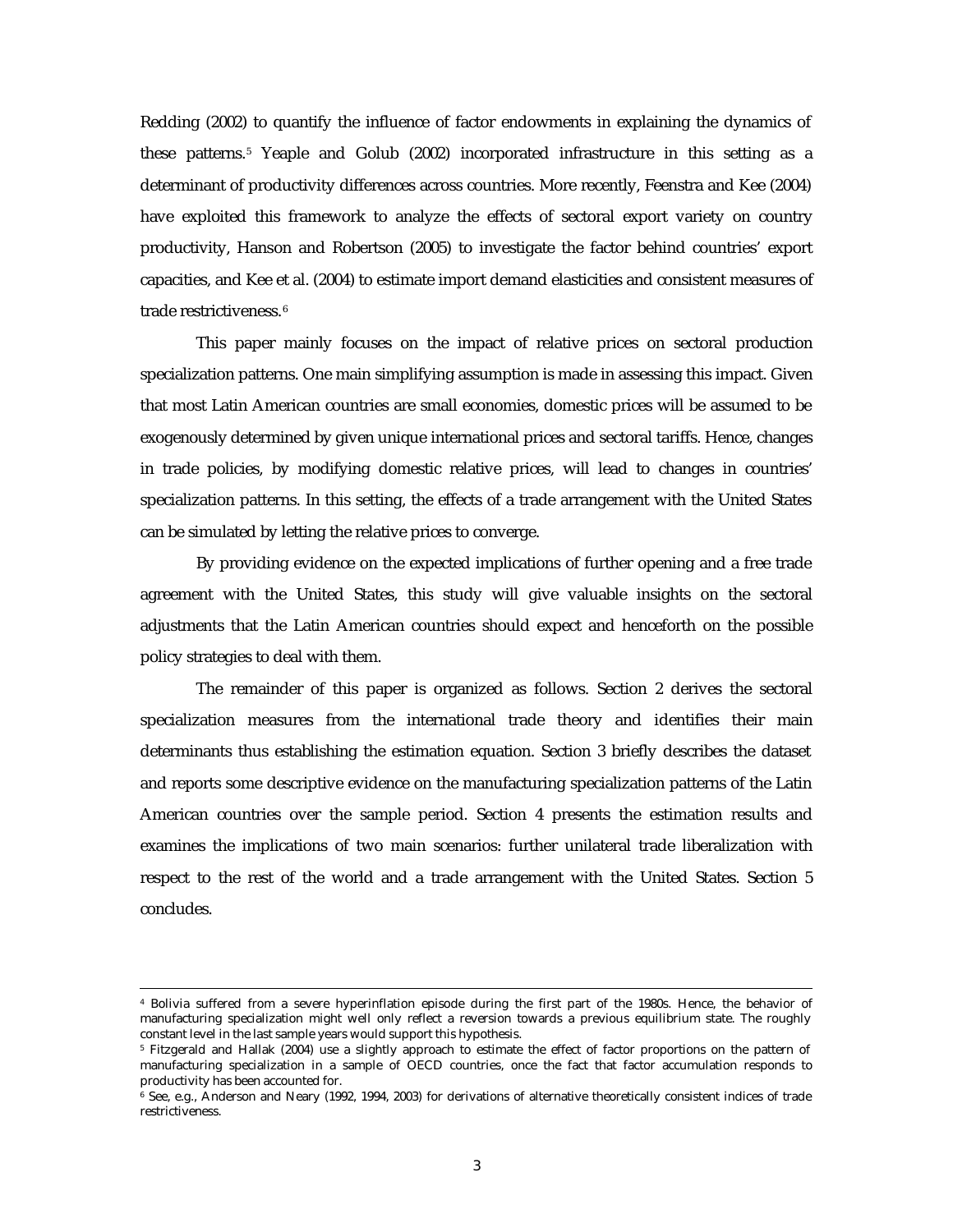## **2 Theory, Empirical Modeling, and Econometric Issues**

#### *2.1 Measuring Specialization*

To define the estimation equation and thus the appropriate functional forms as well as the relevant variables to be included, the approach proposed by Harrigan (1997) and Redding (2002) will be followed. The idea is to derive theory-consistent measures of specialization from the standard international trade theory.

Assume a set of small countries, each of them endowed with a fixed amount of factors of production. These factors are used to produce final goods under constant returns to scale and perfect competition conditions such that the value of output is maximized. This value is given by:

$$
X_{ct} = r(p_{ct}, v_{ct})
$$
 (1)

where *r()* is the revenue function, *p* is the vector of final goods prices, *v* is the vector of production factors, *c={1,…,C}* indexes countries and *t* time. As long as the revenue function is twice continuously differentiable, the vector of the economy's profit-maximizing net output is given by:<sup>7</sup>

$$
x_c(p_{ct}, v_{ct}) = \partial r(p_{ct}, v_{ct})/\partial p_{ct}
$$
 (2)

Further, Hicks-neutral technology differences will be assumed across countries, industries, and time, so that the production function takes the following form:

$$
x_{cjt} = \mathbf{q}_{cj} f_j \left( v_{cjt} \right) \tag{3}
$$

where  $q_{\textit{c}\textit{y}}$  parametrizes technology in industry *j* of country *c* at time *t*. As shown in Dixit and Norman (1980), in this case, the revenue function is given by:

$$
r(p_{ct}, v_{ct}) = r(\boldsymbol{q}_{ct} p_{ct}, v_{ct})
$$
\n<sup>(4)</sup>

where  $q_{\sigma}$  is an *nxn* diagonal matrix of the technology parameters  $q_{\sigma i}$ . This formulation implies that industry-specific neutral technological changes have the same effect on revenue as industry-specific price changes.

Following Woodland (1982), Kohli (1991), and Harrigan (1997), in order to operationalize the model, a translog revenue function will be assumed:<sup>8</sup>

 7 A sufficient condition is that there are at least as many factors as goods (see Redding, 2002).

<sup>8</sup> The translog model is frequently interpreted as a second order approximation to an unknown function form (see Greene, 1997).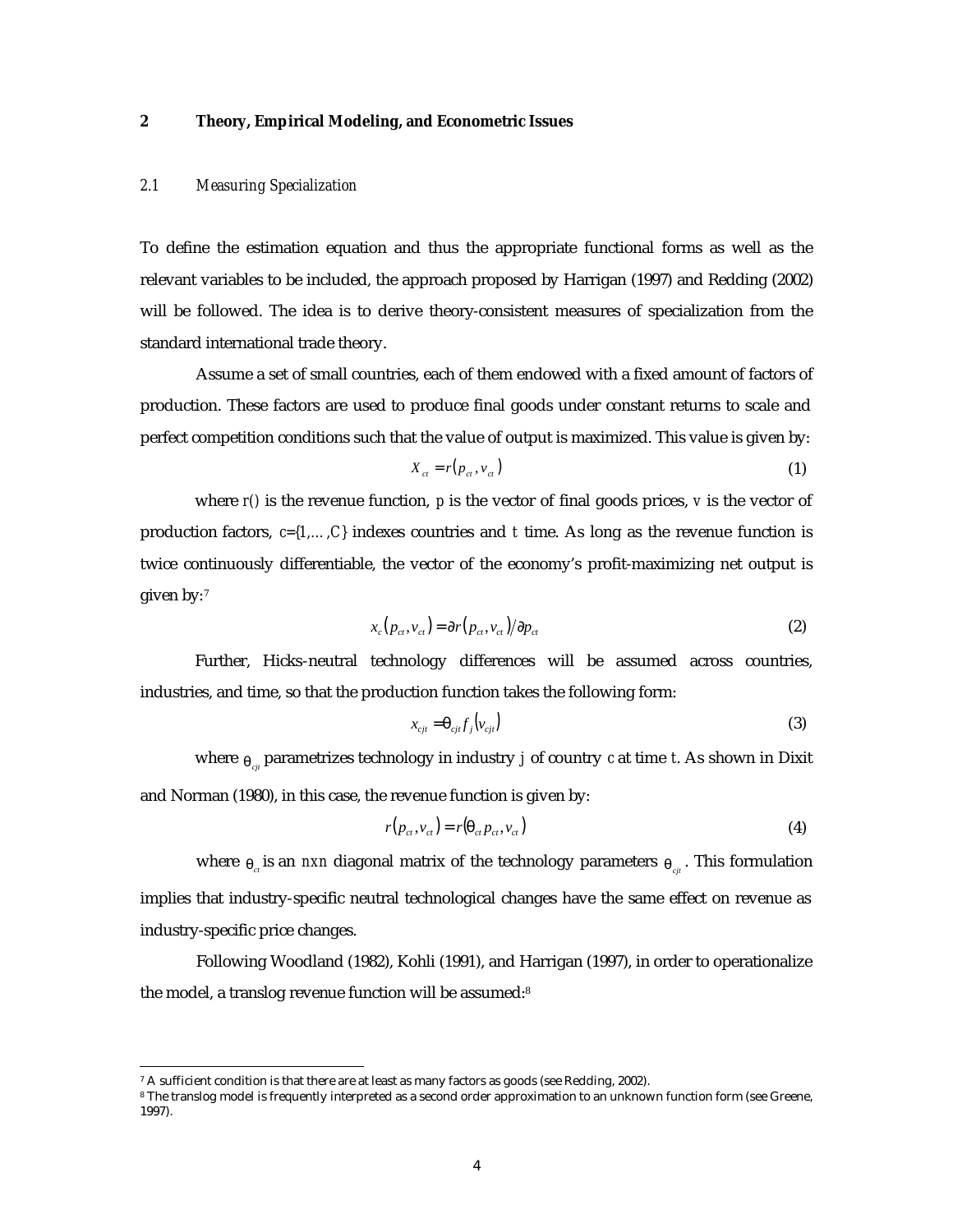$$
lnr(2p, v) = a_{00} + \sum_{j=1}^{n} a_{0j} ln 2_{j} p_{j} + \frac{1}{2} \sum_{k=1}^{n} \sum_{j=1}^{n} a_{jk} ln(2_{j} p_{j}) n(2_{k} p_{k}) + \sum_{i=1}^{m} \beta_{ih} ln v_{i} + + \frac{1}{2} \sum_{i=1}^{m} \sum_{h=1}^{m} \beta_{ih} ln v_{i} ln v_{h} + \sum_{j=1}^{n} \sum_{i=1}^{m} 2_{jl} ln(2_{j} p_{j}) n(v_{i})
$$
\n(5)

where *j,k* index goods and *i,h* index factors. Symmetry of cross-effects implies:

$$
\mathbf{a}_{jk} = \mathbf{a}_{kj} \quad \text{and} \quad \mathbf{b}_{ih} = \mathbf{b}_{hi} \quad \forall \ h, i, j, k \tag{6}
$$

Further, linear homogeneity in *v* and *p* requires:

$$
\sum_{j=1}^{n} a_{0j} = 1 \quad \sum_{i=1}^{m} b_{0i} = 1 \quad \sum_{j=1}^{n} a_{kj} = 0 \quad \sum_{i=1}^{m} b_{ih} = 0 \quad \sum_{i=1}^{m} g_{ji} = 0 \tag{7}
$$

Differentiating the natural logarithm of the revenue function with respect to each *pj*, one obtains the share of industry *j* in country *c*'s GDP at time *t*, *scjt*:

$$
s_{cjt} = \frac{p_{cj}x_{cj}(\mathbf{q}_{ct}p_{ct}, v_{ct})}{r(\mathbf{q}_{ct}p_{ct}, v_{ct})} = a_{0j} + \sum_{k=2}^{n} a_{kj}ln\frac{p_{ckt}}{p_{clt}} + \sum_{k=2}^{n} a_{kj}ln\frac{\mathbf{q}_{ckt}}{\mathbf{q}_{clt}} + \sum_{i=2}^{m} \mathbf{g}_{ji}ln\frac{v_{ci}}{v_{clt}}
$$
(8)

The theory-consistent measure of sectoral specialization is then the share of industry *j* in country *c*'s GDP at time *t*, *scjt.* 

Equation (8) relates a theory-consistent measure of sectoral specialization to their underlying economic determinants: relative prices, technology, and factor endowments. The translog specification implies that the coefficients on the variables are constant across countries and over time.

Following Redding (2002), non-traded good prices and technology differences will be assumed as being drawn from an estimable probability function.<sup>9</sup> Further, MFN tariffs will be used to capture cross-country differences in relative prices of traded goods (see Anderson and van Wincoop, 2004).10 In particular, assuming that goods from industry *1* are freely traded up to transport costs and taking into account that countries face the same relative international prices:<sup>11</sup>

$$
\sum_{k=2}^{n_1} a_{kj} ln \frac{p_{ck}}{p_{cl}} = \sum_{k=2}^{n_1} a_{kj} ln [(1 + \boldsymbol{t}_{ck}) (1 + \boldsymbol{d}_{ck}) \boldsymbol{h}_{ck} \boldsymbol{j}_{kt}]
$$
\n
$$
= \sum_{k=2}^{n_1} a_{kj} ln [(1 + \boldsymbol{t}_{ck})] + \boldsymbol{x}_{jt} + \boldsymbol{y}_{cj}
$$
\n(9)

where  $n_l$  is the number of traded goods,  $t_{\tiny{cir}}^{\tiny{MFN}}$  is the MFN tariff set by country  $c$  on products of industry *j* at time *t,*  $_{\boldsymbol{d}_{\textit{gt}}}$  is a measure of non-tariff barriers on goods from industry *j* in

<sup>9</sup> Since we do not have a complete set of prices, we do not impose restrictions on the homogeneity in prices in the system. <sup>10</sup> Prices are inaccurately measured at the level of aggregation used in this paper. In most Latin American countries, trade policy reform primarily took the form of drastic tariff reductions, so here these reforms are exploited as a source of (in principle) exogenous variations in prices (see Goldberg and Pavcnik, 2005). In this exercise, disaggregated statutory MFN rates are used to construct sectoral tariff rates.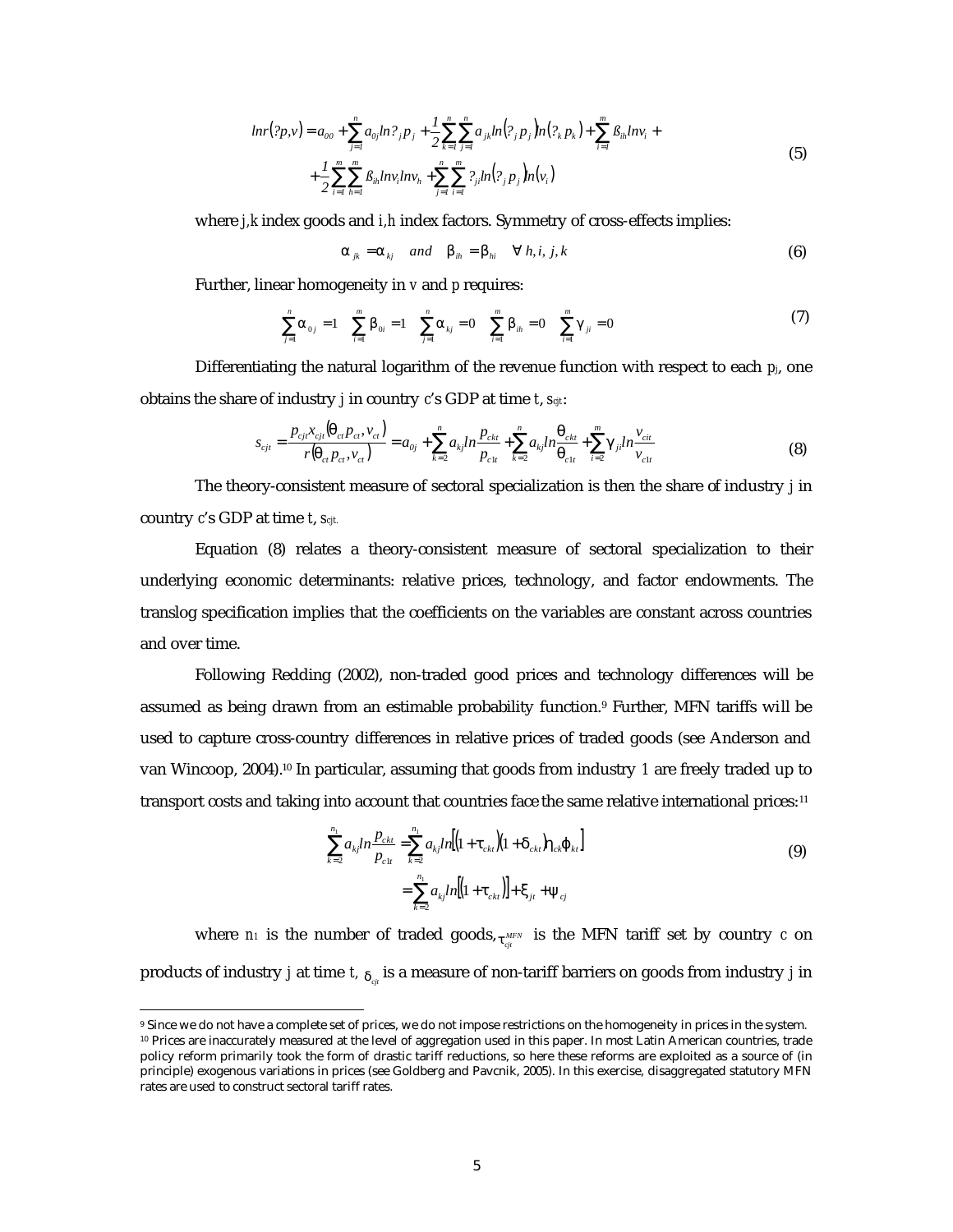country *c* at time *t*,  $_{\bm{h}_c}$  measures the pass-through effect from tariffs to domestic prices in industry *j* in country *c* (see Feenstra, 1989, and Gonzaga et al., 2005),  $\jmath_{\sigma^{\mu}}$  denote the international price of goods from industry  $j$  relative to that of goods from industry  $\,$   $l$ , and  $_{\boldsymbol{X}_{{}_{\mu}}}$  and  $_{\boldsymbol{y}}_{_{ck}}$  are industry-year fixed-effects and country-industry fixed-effects, respectively.12 These fixed-effects account for the impact of non-tariff trade impediments, changes in relative international prices, and countryspecific pass-through.<sup>13</sup>

The estimation equation therefore becomes:

 $\overline{a}$ 

$$
s_{\rm ci} = \sum_{k=2}^{n_{\rm t}} a_{k} ln[(1 + \mathbf{t}_{\rm ckt})] + \sum_{i=1}^{m} \mathbf{g}_{ji} \left[ ln\left(\frac{E_i}{L}\right)_{\rm cr}\right] + \mathbf{p}_{\rm ci} + \mathbf{r}_{ji} + \mathbf{e}_{\rm ci} \tag{10}
$$

where the *E*<sub>*c*s</sub> are endowments (*z*=capital stock, population with primary and secondary school, population with post-secondary education, arable land, forest and woodland, mineral stocks, and hydroelectric capacity), of country  $c$  at time  $t$ ,  $L_d$  is the size of working age population in country *c* at time  $t$ ,  $p_{ci}$  are country-industry fixed-effects that control for any permanent country-specific barriers to trade (e.g., remoteness), any permanent country-differences in technology (e.g., associated to social infrastructure, see Hall and Jones, 1999), and  $r_{i}$  are industry-year fixed-effects that capture common changes in relative prices, technologies, and factor endowments across countries.<sup>14</sup>

Equation (10) suggests that, once controlled for forces which are common across countries and years, changes in countries' specialization patterns result from country-specific changes in relative prices and relative factor endowments. According to the theory, the estimated coefficient on the own tariff is the own-price effect and should therefore be nonnegative, while the estimated coefficients on factor supplies will hinge upon the sector.

<sup>11</sup> Implicit or explicit acceptance of an untaxed *numeraire* is a common practice when addressing questions such as the effects of tax rates on the home and foreign price vectors (see Dixit and Norman, 1980).

<sup>12</sup> When using *ad valorem* tariffs, as it is the case in this analysis, the domestic price can be expressed as one plus tariff times the international price (see Dixit and Norman, 1980; and Feenstra, 2003). Gonzaga et al. (2005) show that the impact of trade liberalization on relative prices additionally depends on the differentiated pass-through coefficients across sectors, which, in turn, hinge upon the sectoral import penetration ratio. In particular, sectors in which the country has comparative advantage are the ones with lower import penetration, hence, with lower pass-through.

<sup>13</sup> Data on non-tariff barriers are rather limited and not perfectly comparable over time (see Goldberg and Pavcnik, 2005). The scarce available information suggests they do not seem to have clear country-specificities over time, but relatively country-specific patterns and common changes across countries over time, so that the fixed-effects are likely to properly control for their influence.

<sup>14</sup> Note that the sectoral shares depend not only in the own tariffs, but also on those of remaining sectors. Kee et al. (2004) work at the tariff line level and propose a method to re-express each *n*-good economy into *n* sets of two-good economies using the properties associated with price indices in translog GDP functions to avoid exhausting the degree of freedom (see Caves et al., 1982). They also propose an aggregation method to the industry level. Given the relatively small sample size available and that cross-sectoral effects could provide interesting information, we will pursue here the second strategy.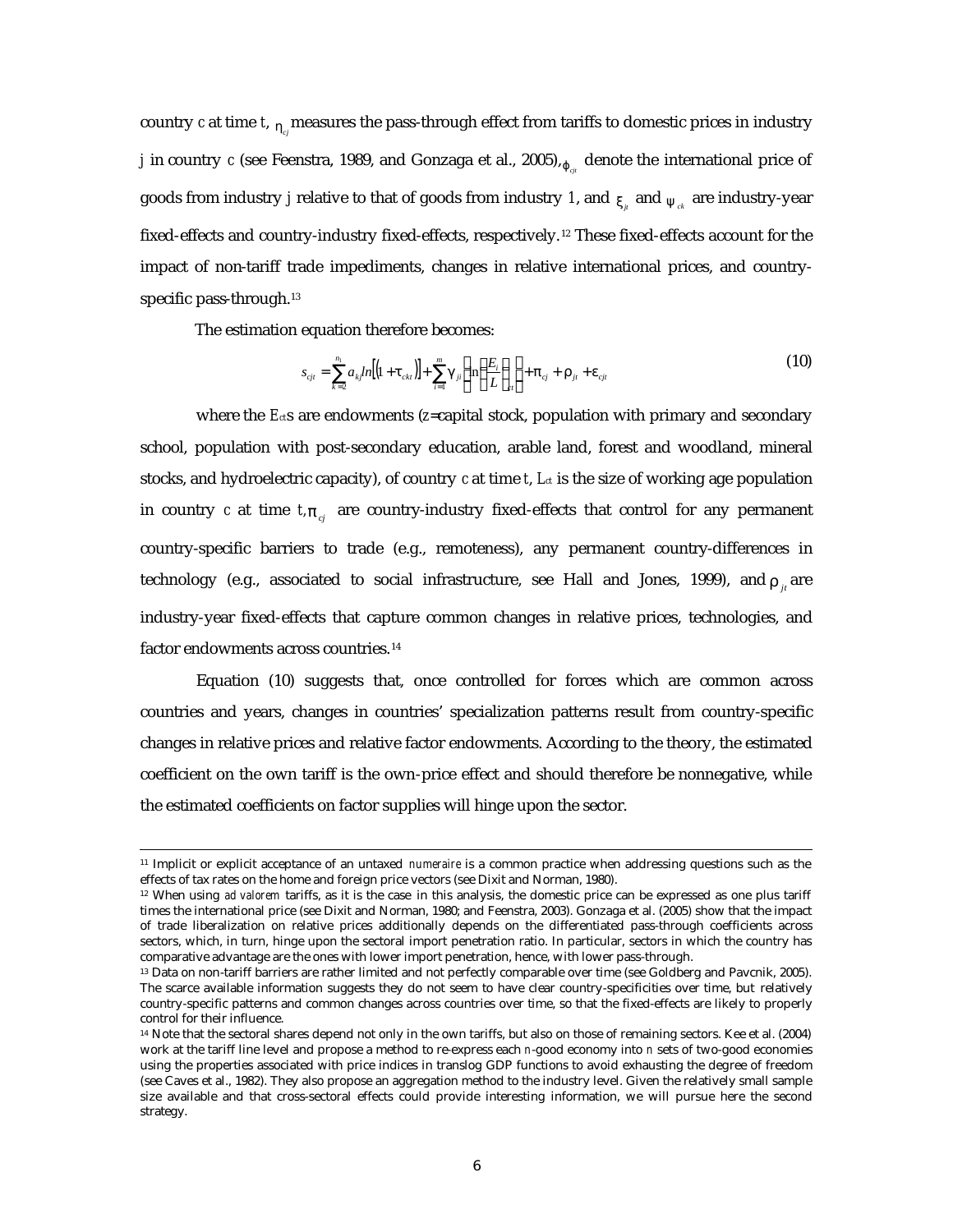This theoretical framework is flexible enough to allow for assessing different scenarios. For instance, a general opening to the world economy can be simulated by setting tariffs to zero. Hence, the first term cancels out and then predicted shares are given by:<sup>15</sup>

$$
s_{\text{cji}}^{\text{Predicted}} = \sum_{i=1}^{m} \hat{\mathbf{g}}_{ji} \left[ ln \left( \frac{E_i}{L} \right)_{\text{ct}} \right] + \hat{p}_{\text{cj}} + ?_{ji} \tag{11}
$$

A free trade agreement between the Latin American countries and the United States can be assessed by expressing all variables in Equation (10) relative to the US as follows:

$$
s_{c_{jl}} - s_{USA_{jl}} = \sum_{k=2}^{n_1} a_{kj} ln \left[ \frac{\left(1 + \mathbf{t}_{ck}\right)}{\left(1 + \mathbf{t}_{USA_{kl}}\right)} \right] + \sum_{i=1}^{m} \mathbf{g}_{ji} \left[ ln \left( \frac{E_{ict}}{L_{ct}} / \frac{E_{iUSA_{t}}}{L_{USA_{t}}} \right) \right] + \mathbf{p}_{cj} + \mathbf{r}_{ji} + \mathbf{e}_{cj} \tag{12}
$$

A trade arrangement will lead to a convergence of relative prices.16 In the limit, prices will be equalized. In this case, the following expression holds:

$$
s_{cji}^{\text{Pr edited}} = \sum_{i=1}^{m} \hat{\boldsymbol{\mathcal{B}}}_{ji} \left[ \ln \left( \frac{E_{ict}}{L_{ct}} / \frac{E_{iUSAt}}{L_{USAt}} \right) \right] + \hat{\boldsymbol{p}}_{cj} + \hat{\boldsymbol{r}}_{jt}
$$
(13)

The distribution of predicted sectoral shares will characterize the countries' specialization patterns in this scenario.

The system of equations implicit in Equations (10) and (12) will be estimated for the Latin American countries over the period 1990-2001 using a simultaneous equation approach. Three econometric issues should be addressed. First, the translog functional form implies that there are cross-equation symmetry restrictions among the systems of output share equations for a group of industries (see Equations (6) and (7)) (see Harrigan, 1997). These theoretical restrictions will be will be imposed yielding a restricted estimator.

Second, the classical LSDV model assumes that the only correlation over time is due to the presence of the same individual across the panel. In particular, the equicorrelation coefficient is the same no matter how far periods are in time. Clearly, this is also a restrictive assumption for the economic relationships under consideration, as an unobserved shock in the current period might affect the specialization patterns for at least some coming periods (see Baltagi, 1995). Ignoring serial correlation when it is present results in consistent but inefficient estimates of the regression coefficients and biased standard errors. In our case, the Baltagi-Li LM test for first

<sup>15</sup> In particular, in those predictions reported in the next section, all remaining variables will be assumed to take their last sample year values, so that these predictions will be conditional on current comparative advantage as determined by relative factor endowments.

<sup>16</sup> Rogers (2002) has found a significant decline in traded goods price dispersion in Europe coincidentally with the completion of the single market. Similarly, using a panel data set of car prices across five European countries, Goldberg and Verboven (2006) find that integration has favored convergence towards both the absolute and relative versions of the Law of One Price.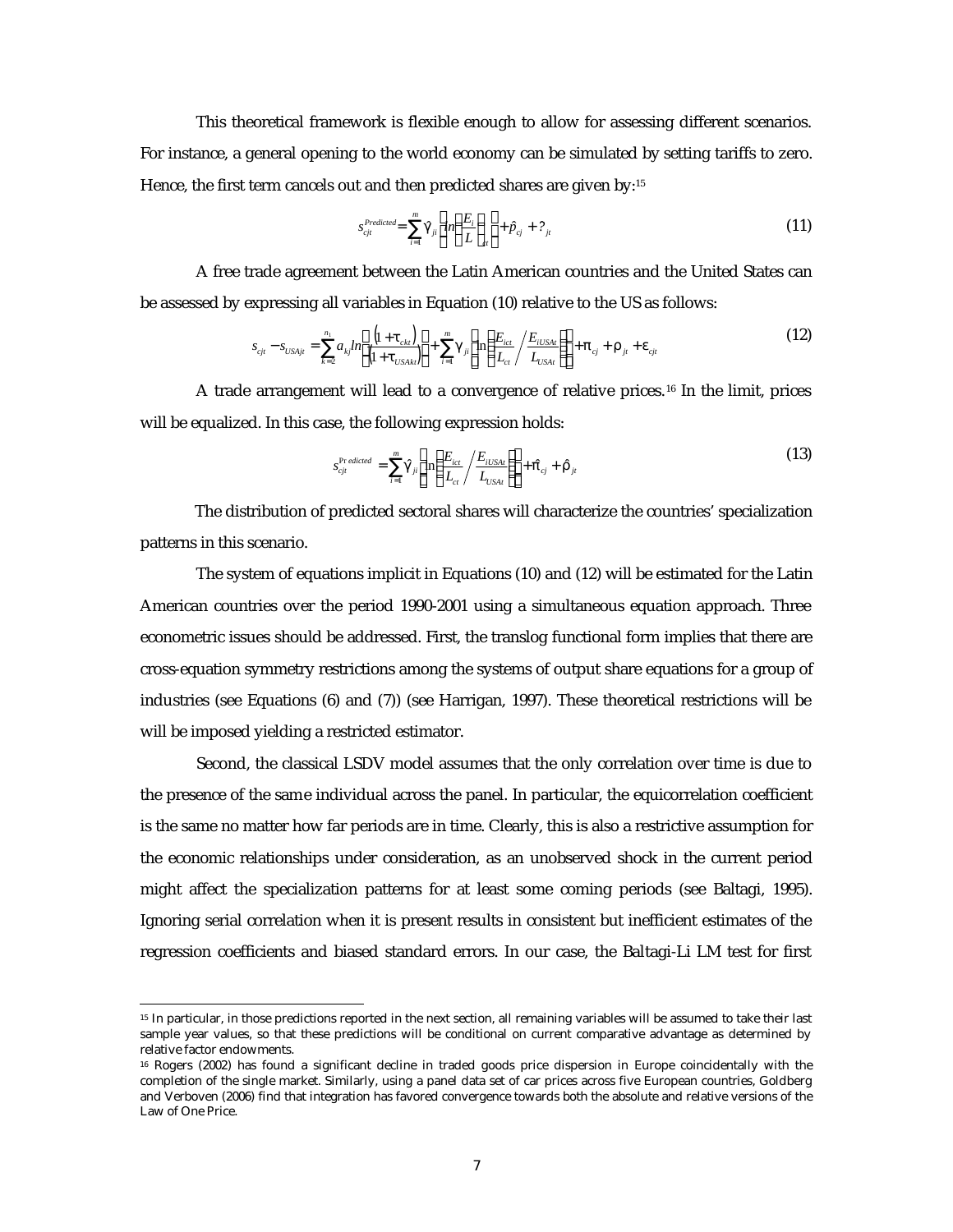order serial correlation in a fixed-effects model points out that the null hypothesis of no autocorrelation should be rejected for most industries. An estimation strategy that corrects these non-spherical disturbances is therefore required. Specifically, we remove autocorrelation from the data using the Prais-Winsten transformation (see Greene, 1997).

Finally, endogeneity biases can be expected due to reverse causality and measurement errors, both concerning tariffs and endowments. To address these problems, a three-stage least squares (3SLS) error components estimator will be used on the transformed data. We will compute a fixed-effect estimator, so that only time variation within countries is used to identify the parameters. Given the relative similarity of the Latin American countries, this seems to be the right strategy. There is also a statistical reason for using the fixed-effect instead of the random effect treatment (e.g., Baltagi's (1981) EC3SLS). As shown by Cornwell et al. (1992), when all exogenous variables are correlated with the effects, as *a priori* it is the case in our analysis, consistent estimators reduce to 3SLS after a within transformation of the system.<sup>17</sup>

Tariffs will be instrumented with 10-years lag of sectoral shares in total manufacturing employment, which captures the electoral strength of workers and thus protection for large industries (see Caves, 1976, Finger et al., 1982 and Trefler, 2004), and 10-years lag of (inverse) import penetration ratios, which is related to the stakes from protection in politically organized industries (see Grossman and Helpman, 1994, and Goldberg and Maggi, 1999).18 Relative endowments will be instrumented with their 10-years lagged values.19 Note that the systematic measurement errors (e.g., those resulting from differences in measuring procedures and factor quality across countries and over time) will be absorbed into the country and time fixed-effects.<sup>20</sup>

<sup>&</sup>lt;sup>17</sup> In a random model, the individuals effects would account for factor such as country differences in sectoral passthrough, which are correlated with countries' comparative advantages and thus with their relative endowments (see Gonzaga et al., 2005). Similarly, those effects may capture country differences in average non-tariff barriers, which may be correlated with tariffs (see Anderson and Schmitt, 2003).

<sup>18</sup> Inverse import penetration ratios are measured here as the ratio of exports to imports in the sector in question.

<sup>19</sup> Lagged relative endowments of land for pasture and crop calculated using data from FAO are also used as instruments. <sup>20</sup> There might be also an omitted variable problem, as Latin American countries have signed sub-regional trade agreements and have experienced non-simultaneous periods of real exchange rate appreciations over the 1990s. We therefore also estimate Equations (10) and (12) including dummy variables for MERCOSUR and CAN to control for the influence of these trade arrangements and the real exchange rate for imports to account for the role that the real exchange rate may have played in shaping sectoral specialization patterns. Estimations results with these additional variables are essentially the same to those reported later and will not be shown. They can be obtained from the authors upon request.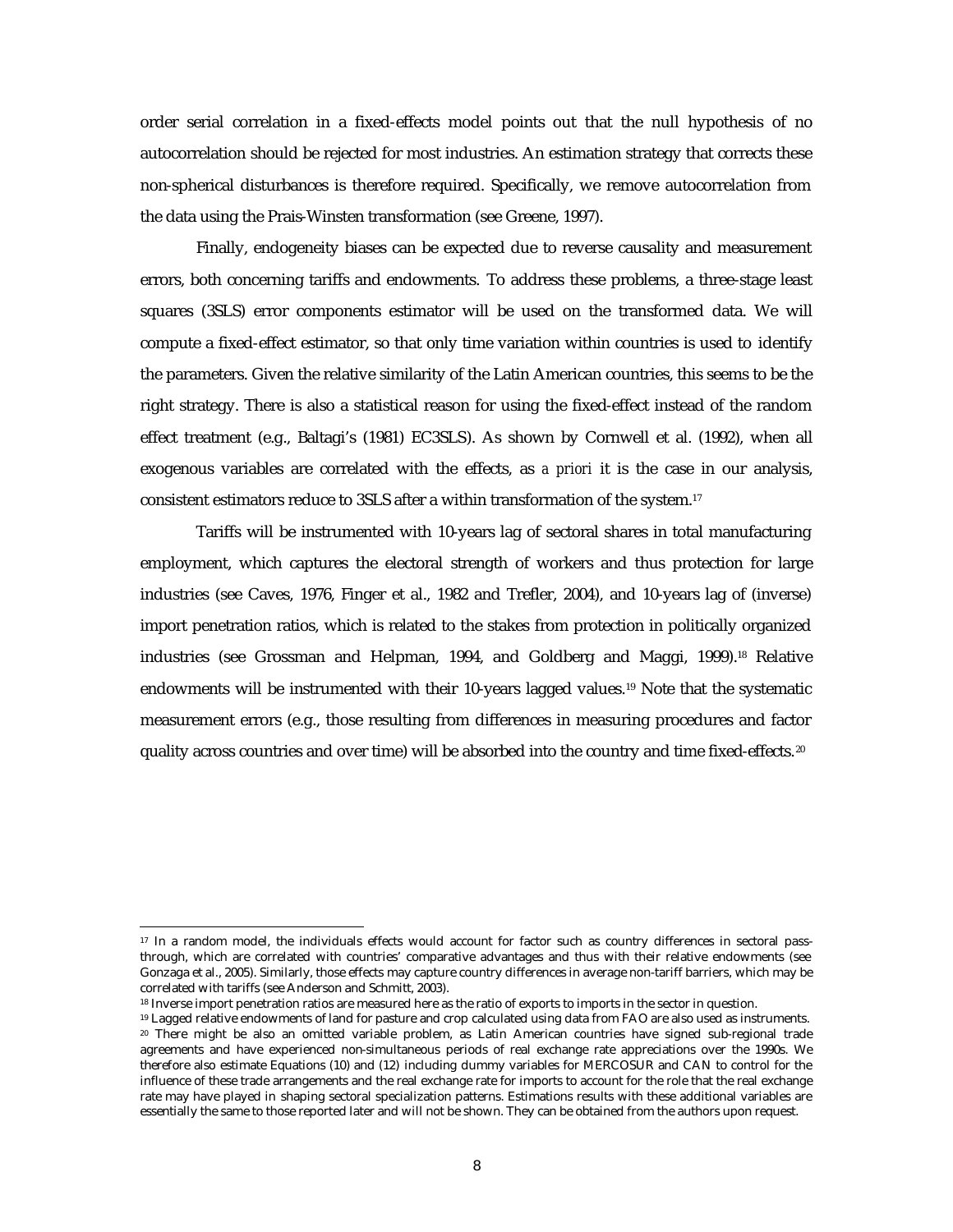#### **3 Data**

 $\overline{a}$ 

The sample includes ten Latin American countries: Argentina, Bolivia, Brazil, Chile, Colombia, Ecuador, Mexico, Peru, Uruguay, and Venezuela, and the United States of America. Annual data on sectoral value added at the ISIC, Revision 2, are used to characterize manufacturing production specialization in these countries over the period 1990-2001. These data come from the database PADI (Version 5.0) prepared by the United Nation's Economic Commission for Latin America and the Caribbean (ECLAC) and the International Industrial Statistics made available by the United Nations Industrial Development Organization (UNIDO). Table A1 in Appendix A identifies the specific data sources and time coverage.

Table 1 presents these sectoral manufacturing data for the initial and the final year of the sample period, 1990 and 2001. Eight sectors are considered. Table A2 in Appendix A lists these sectors and specifies which 3-digit sectors are included in each of these industries. The first row of Table 1 reports the share of manufacturing value added in each country's total GDP. Each Latin American country, with the exception of Mexico and Ecuador, has experienced a decline in the share of manufacturing in GDP over the last decade. The decrease has been particularly pronounced in Uruguay. By 2001, manufacturing share ranges between 12.04% in the case of Ecuador and 20.48% in the case of Mexico. The remaining eight rows present the share of each industry in total manufacturing value added thus providing information about what these countries produce. In the larger sample countries, Brazil, Mexico, and the United States, Machinery is by far the largest sector and its share has even increased over the 1990s. The larger sectors in the smaller Latin American countries are Chemicals and Food. Except for Chile and Ecuador, the relative importance of Chemicals has decreased, while that of Food has increased in Bolivia, Chile, Mexico y Uruguay. Textiles and Machinery have seen a drop in their shares.<sup>21</sup>

MFN tariffs at the 4 digit level of the ISIC Revision 2 over the period 1990-2001 come from IDB calculations and TRAINS.22 Table 2 reports a simple average of tariffs at the 2 digit

<sup>21</sup> It should be noted that the share of Machinery has risen in Venezuela. The main reason is the growing relative importance of Transport Equipment, which can be traced back to the Auto-Regime put in place in 1993 between Colombia, Ecuador, and Venezuela.

<sup>22</sup> Tariff data for most countries come from IDB own estimations. Average sectoral tariffs for Bolivia and the United States have been calculated with data taken from TRAINS. In the case of Bolivia, disaggregated data start to be reported in 1993 onwards. We assume that the sectoral tariffs for 1993 apply also to 1990-1992. Tariff data are aggregated at the 2-digit level of the ISIC Revision 2. The price for this is some risk of aggregation biases. Note that, as long as these are country and/or time specific, they will be captured by the fixed-effects. Further, it should be stressed that, except for Mexico and Venezuela, Latin American countries' simple are very close to the theoretically consistent trade restrictiveness indices calculated by Kee et al. (2004) and the so-called mercantilist index of trade policy as estimated by Anderson and Neary (2003).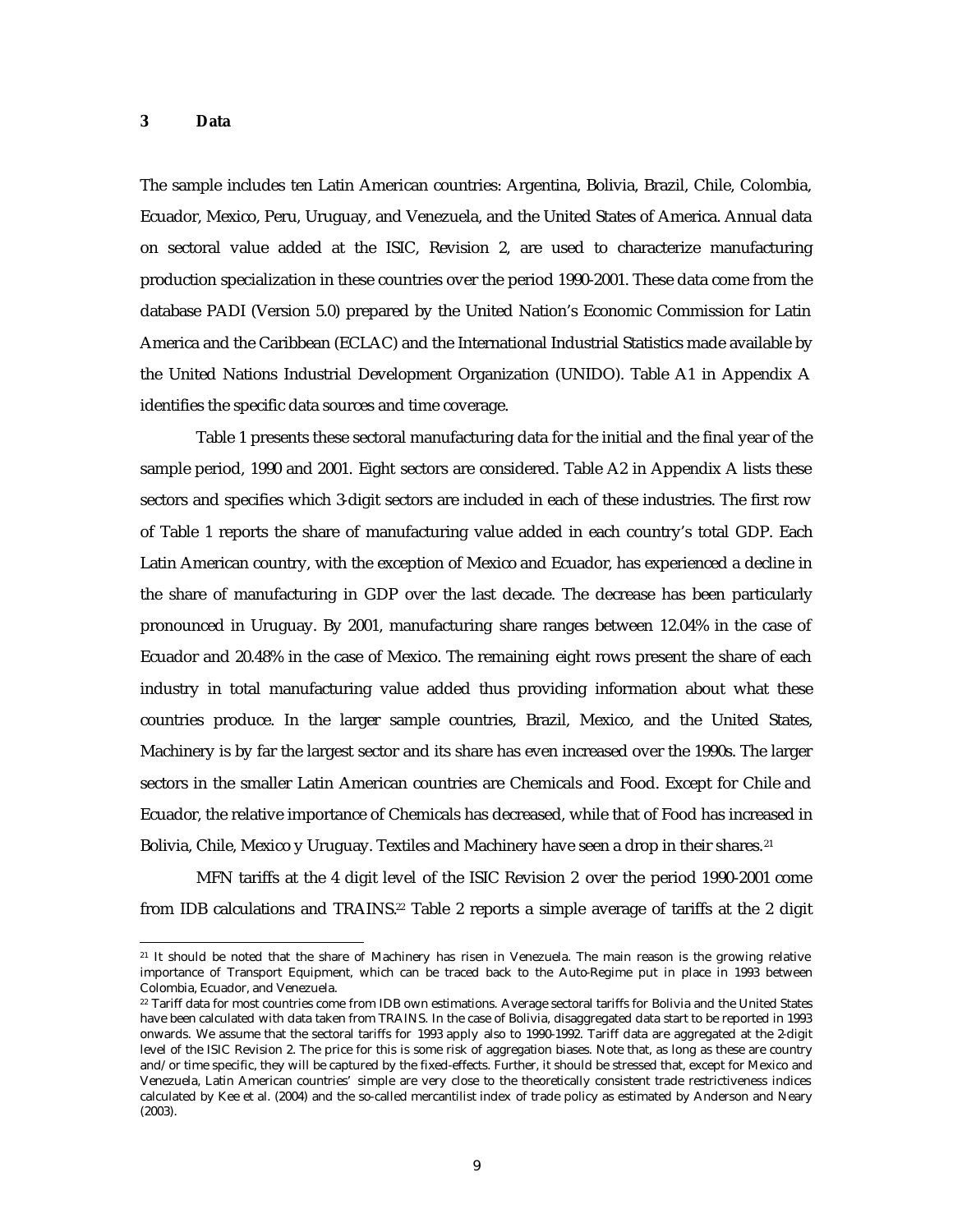level, i.e., we average tariffs across all sub-sectors belonging to a particular industry. Most Latin American countries significantly lowered their tariffs since 1990, but overall these are still substantially higher than those of the United States. Dispersion is, however, lower in Bolivia and especially in Chile, which imposes an almost flat rate. Besides these countries, nominal protection is in general higher for Food and Textiles. The lowest sectoral tariffs are observed for Chemicals and for Basic Metals.

If the revenue function *r()* has a translog functional form and all translog parameters are time invariant, then its exact price index is a Tornqvist price index (Diewert, 1976, Caves et al., 1982, Kee et al., 2004). In logarithm terms:

$$
ln P_{ct} = \sum_{z=1}^{Z} \overline{I}_{cz} ln p_{czt}
$$
\n(14)

where we define *z* as a sub-sector at the 4 digit ISIC Revision 2 and  $\overline{I}_{cx} = (1/2)(I_{cx} + I_{Rowx})$ with *sczt* (*susazt*) given by the share of sub-sector *z* in country *c*´s (rest of the world's) total imports of industry *j* in period *t*. The Tornqvist price index is then a weighted average of the sector' prices. In particular, the price index at the industry level is the weighted average of goods' prices within each industry. We therefore obtain consistent industry-level tariffs as follows:

$$
ln(I + t_{ci}) = \sum_{z \in j} \overline{I}_x ln(I + t_x)
$$
\n(15)

Sectoral tariffs relative to the United States can be derived symmetrically:

$$
ln\left[\frac{\left(1+\boldsymbol{t}_{ckt}\right)}{\left(1+\boldsymbol{t}_{USAk}^{}\right)}\right] = \sum_{z \in j} \overline{I}_{zt} ln\left[\frac{\left(1+\boldsymbol{t}_{czt}\right)}{\left(1+\boldsymbol{t}_{USAzt}\right)}\right]
$$
(16)

where  $\overline{I}_{ct} = (1/2) (I_{ct} + I_{USA}$  with *susAzt* given by the share of sub-sector *z* in country US<sup> $\cdot$ </sup> total imports of industry *j* in period *t*. <sup>23</sup> Industry-level tariffs calculated as previously described are used as explanatory variables in the estimations.

Data on countries endowments include arable, forest and woodland data from the Food and Agriculture Organization (FAO) as well as data on economy-wide labor data (i.e., population over 15 years) and the skill level of population (i.e., population with primary and secondary school, and with post-secondary education) from the database prepared by Barro and Lee (2000)

<sup>23</sup> Since Mexico already entered a FTA with the United States in 1994 and given that a large fraction of its trade is concentrated with that country, average sectoral tariffs for Mexico are estimated as a weighted average of the MFN tariffs and the preferential tariffs to the United States, where the weighting factors are the shares of imports from the rest of the world and those from the United States, respectively. Preferential tariffs are taken from TRAINS. In this case, there are few intermediate years for which data are missing. Figures for those intervening years have been interpolated. Other bilateral trade arrangements with the United States, such as those of Chile, Peru, and Colombia, have not been entered into force during our sample period.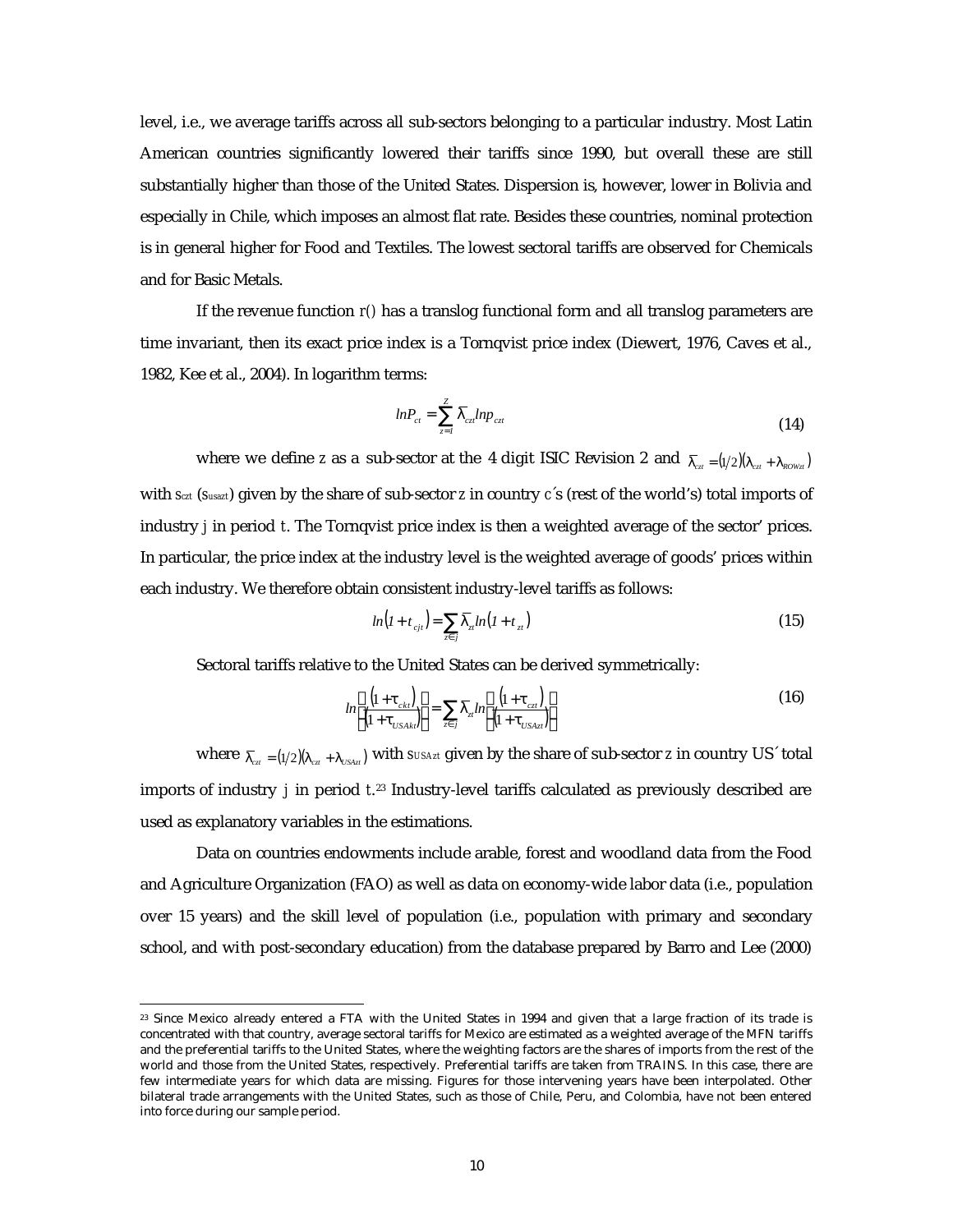over the period 1960-2000.24 The perpetual inventory method has been applied as indicated in Jacob et al. (1997) and Kamps (2004) with a depreciation rate of 13.3% (e.g., Schott, 2003) on gross fixed capital formation over the period 1970-2000 as reported by the World Bank´s World Development Indicators to derive countries' capital stocks. Data on oil reserves distributed by the United States' Energy Information Administration (EIA) are used to account for minerals stocks. Accounting for these stocks is especially important for the Andean countries, given their abundant endowments of these resources.

Factor endowments data for 1992 and 2001 are shown in Table 3. The United States is relatively abundant in capital and college-educated workers, whereas most Latin American countries have large relative endowments of workers with lower qualification levels. Argentina is relatively abundant in arable land. Bolivia, Brazil, and Peru are relatively well endowed with forest and woodland, and Ecuador and mainly Venezuela, with oil reserves. Most economies witnessed declines in workers with primary education, arable land, and forest and woodland over the period, while the share of workers with post-secondary education grew in all countries.

## **4 Econometric Results**

 $\overline{a}$ 

Table 4 presents standardized estimates of Equation  $(10)^{25}$  As mentioned before, the estimated coefficient on tariffs corresponds to the own price-output effects and hence should be nonnegative. This effect is positive and significant in the cases of Paper and Printing and Publishing and Chemical Products and not significantly different from zero in the remaining sectors.<sup>26</sup> The cross-price effects are mostly non-significant, but, as the theory suggests, when significant, they alternate positive and negative signs. Thus, for example, higher tariffs on Wood and Furniture, Non-Metallic Minerals, and Basic Metals are associated with larger shares of Food Products in GDP, whereas the opposite holds for tariffs on Machinery and Chemical Products.

<sup>24</sup> Data on skill levels for 2001 are obtained by projecting the trend from the previous five-year period.

<sup>25</sup> Standardized coefficients are obtained by multiplying the regression slope by the standard deviation of the explanatory variable and dividing by the standard deviation of the dependent variable. Restrictions imposed have been tested by computing the Wald statistic, which has a  $X^2$  distribution with degrees of freedom equal to the numbers of restrictions being evaluated. The null hypotheses of homogeneity (i.e., the sum of the estimated coefficients on factor endowments is equal to zero) and symmetry of cross-price effects cannot be rejected. These results are not reported but available from the authors upon request. The average  $R^2$  of the regressions of the share equations is 0.97. The smallest  $R^2$  is 0.91 and corresponds to Wood and Furniture, while the *R<sup>2</sup>* for Basic Metal Industries is 0.95. This suggests that other factors than those considered here (e.g., specific public sectoral policies) may have played an important role in explaining specialization, especially in the former sector. Predictions regarding this industry will therefore be relatively less precise and should accordingly be taken with caution. The  $R^{\rm z}$  of the remaining regressions is above 0.96.

<sup>&</sup>lt;sup>26</sup> The cutoff used to determine statistical significance is t>1.64 (t<-1.64), which corresponds to the 10% significance level.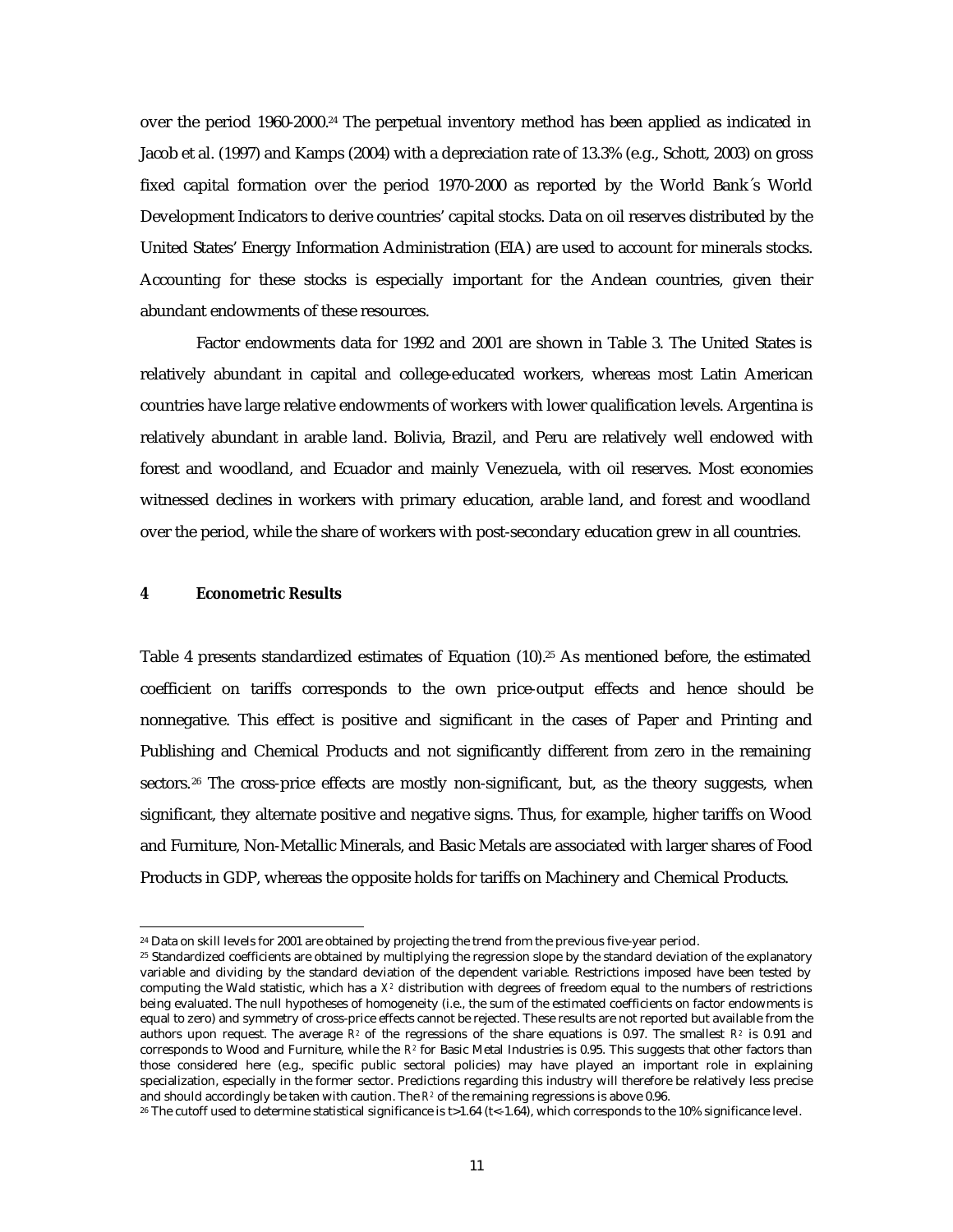Factor endowments have different impacts depending on the sector, as expected from the theory. Relative abundance of capital has a positive influence on the share of Food Products, Non-Metallic Minerals, and Machinery in GDP. Abundance of workers with primary education has a positive effect on the output share of Food Products, Textiles, Chemicals, and Machinery, and a negative one on that of Non-Metallic Minerals and Paper and Printing and Publishing. Abundance of oil negatively affects the relative importance of Textiles, Non-Metallic Minerals, and Machinery in the Latin American countries' GDP.

The estimates obtained from this model can be used to simulate the impact of unilateral opening on the specialization patterns as indicated in Equation (11). Results are shown in Figure 3. The first picture displays the share of each industry in GDP in 2001 and the second one how would these shares be in the long-run in case that tariff barriers with respect to the rest of the world were completely removed. The share of Basic Metals in GDP is predicted to increase in all countries. The same is also true for Wood and Furniture in most countries. Chemical Products would become relatively larger in Bolivia, Colombia, and Venezuela. This is exactly what one would expect according to the theory given the comparative advantage of many Latin American economies, in those industries that intensively use their relatively abundant oil and gas, wood, and metal endowments. In contrast, the shares of Machinery, Non-Metallic Minerals, and Textiles are expected to contract relatively. Food Products would slightly lose relative importance in some countries. Summarizing, unilateral opening would reinforce the current patterns of specialization based on static comparative advantage along specific sectoral dimensions.

Table 5 presents estimates of Equation (12), i.e., when the United States are adopted as a benchmark.27 Larger relative endowments of capital relative to the United States imply larger relative shares of Food Products and Machinery in GDP. Similarly, higher tariffs on Machinery relative to the United States are associated with larger relative output shares of this sector.<sup>28</sup> The relative share of workers with primary education is positively related to the relative shares of Food Products, Chemicals, and Basic Metals in GDP, while that of workers with secondary education with the shares of Basic Metals and Machinery. Finally, relative oil abundance has a

 $27$  The average  $\mathbb{R}^2$  is 0.90. However, there is a significant variation across sectors. Food Products and Machinery have the largest  $R^2$ , 0.99. The smallest  $R^2$  is 0.78 corresponding to Wood and Furniture, whereas the  $R^2$  for Textiles and Non-Metallic Minerals is 0.84 and that for Basic Metal Industries is 0.90. The same considerations concerning the goodness of fit and the accuracy of the predictions made for the first set of estimations also hold for these regressions.

<sup>28</sup> Remaining relative sectoral tariffs are not significantly different from zero with the exception of that on Basic Metal Products, which is negative. This might be due to the lack of explicit control for countries' relative metal endowments. These endowments may have been important in explaining relative specialization patterns in this sector. Discoveries of metal reserves and starting of processing activities of these metals took place over the 1990s in Latin America. A well known example is Peru.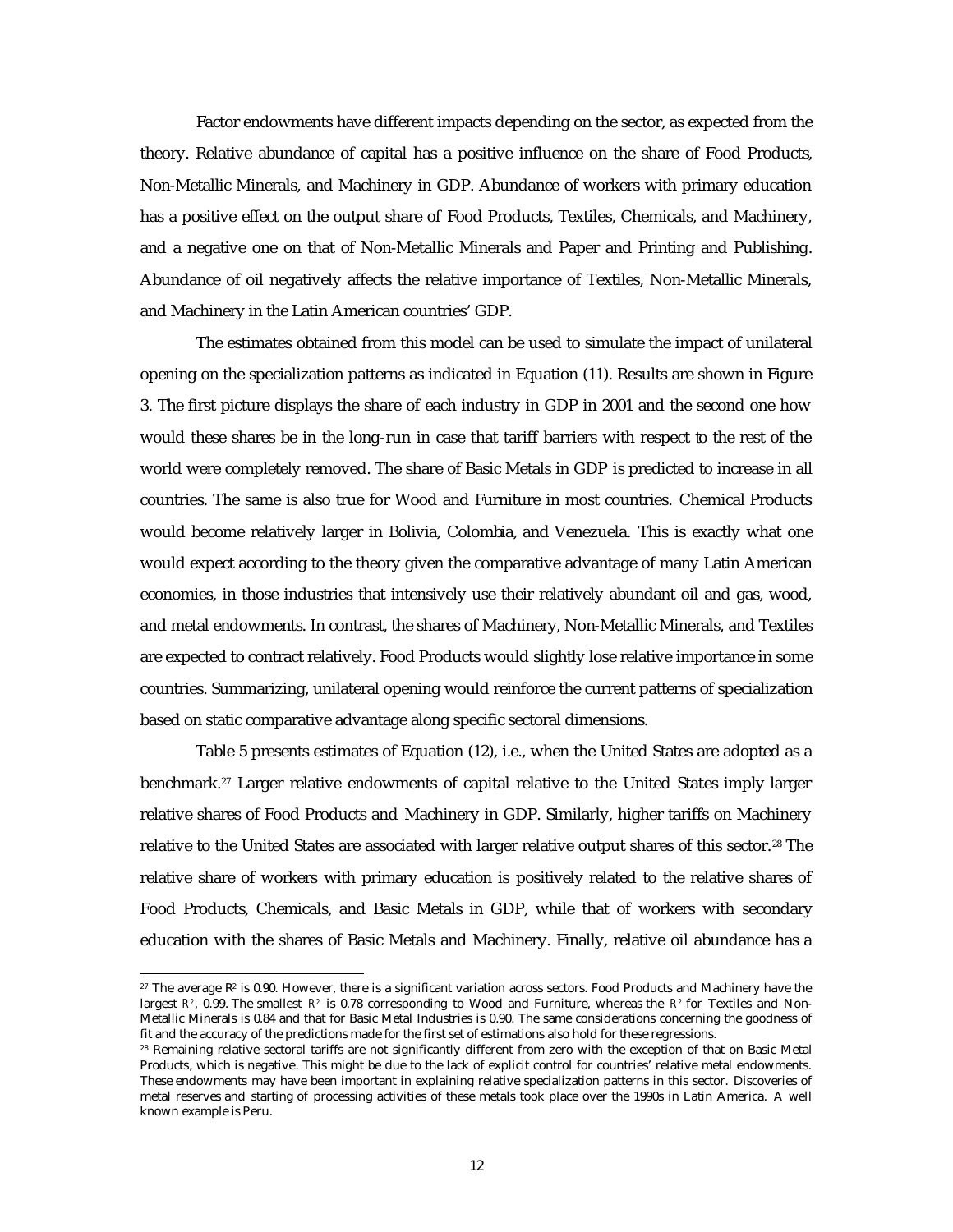positive effect on the share of Chemical Products and a negative effect on the shares of Textiles and Machinery in total output.

We now turn to the analysis of the impact of a free trade agreement between the Latin American countries and the United States. The third graph of Figure 3 shows for each country the share of each industry in GDP in the long-run under the assumption that relative prices were equalized as a result of tariff removal. We observe a relative expansion of Basic Metals and Chemicals may be expected for most countries. The share of Food Products is predicted to rise in Argentina and Brazil. Similarly, Wood and Furniture is expected to become relatively more important in the production structures of Bolivia, Brazil, Chile, Colombia, and Mexico. In contrast, Machinery would experience a relative contraction. This is far from being surprising given the evident comparative advantage of the United States in this sector relative to the Latin American countries. In general, these results are similar to those previously discussed, which might suggest that the United States is a reasonable approximation of the rest of the world for Latin American countries.

Summarizing, a free trade agreement between the Latin American countries and the United States will benefit those industries intensive in natural resources relatively abundant in those countries, mainly Basic Metals, Chemicals, and Wood Products, and will be associated with a relative shrinking of those sectors intensive in workers with higher qualification, mainly Machinery.

#### **5 Concluding Remarks**

Trade liberalization induces changes in countries' specialization patterns and thus to sectoral adjustments governed by the logic of comparative advantage. Sectors in which countries enjoy comparative advantage are expected to expand, while sectors in which the countries suffer from comparative disadvantage are predicted to contract. The reallocation of resources across sectors is not automatic and, at least in the short run, unemployment problems might arise or accentuate. Changing specialization patterns may also affect the growth potential, income distribution, and macroeconomic volatility.

Integration into the world economy is the right strategy, but this strategy is associated with costs that should be neither overlooked nor underestimated. The same holds for those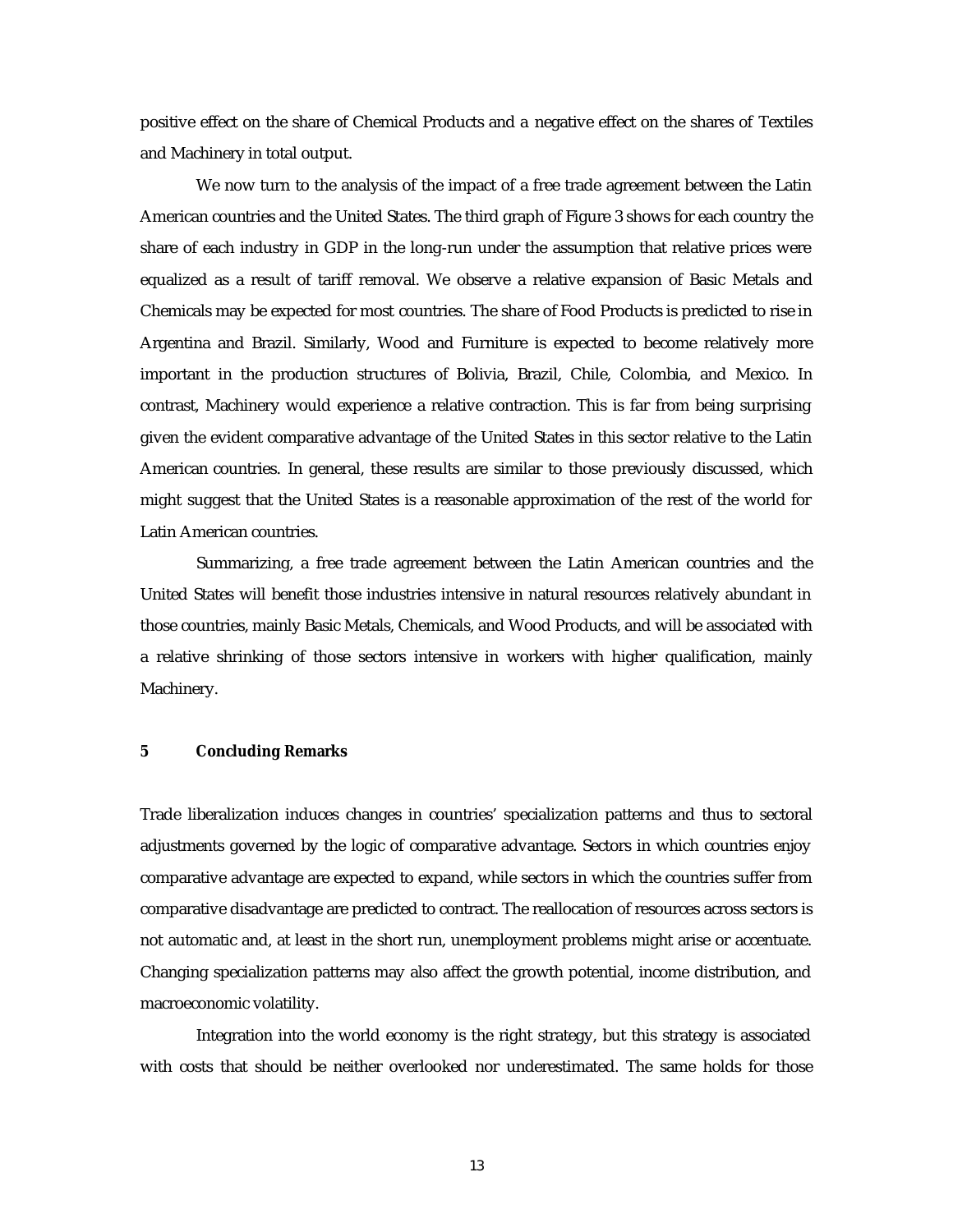developing countries seeking a free trade arrangement with developed economies. Gaining insights about the adjustments to be expected is relevant from an economic policy point of view.

Using the standard neoclassical trade theory as a framework, this paper has analyzed the interplay of trade policy and factor endowments in shaping sectoral specialization of the Latin American countries over the period 1990-2001 and has generated consistent predictions of how would this specialization look like if these countries implemented a complete unilateral trade liberalization and signed a free trade agreement with the United States. This deepening of trade liberalization will be associated with a relative expansion of those industries intensive in natural resources relatively abundant in those countries, Basic Metals, Chemicals, and Wood Products, and with a relative contraction of those sectors intensive in more skilled workers, mainly Machinery. Further opening will therefore reinforce the preexisting patterns of specialization based on static comparative advantage.

However, comparative advantage is not static and, over time, is partially determined by public policies, as is the case of supply of educated workers. Policies facilitating resource reallocation and skill upgrading are then called for. These policies will allow involved countries to ameliorate the short-run costs and properly shape intra- and inter-sectoral specialization to face the challenges imposed by the lowering of trade barriers.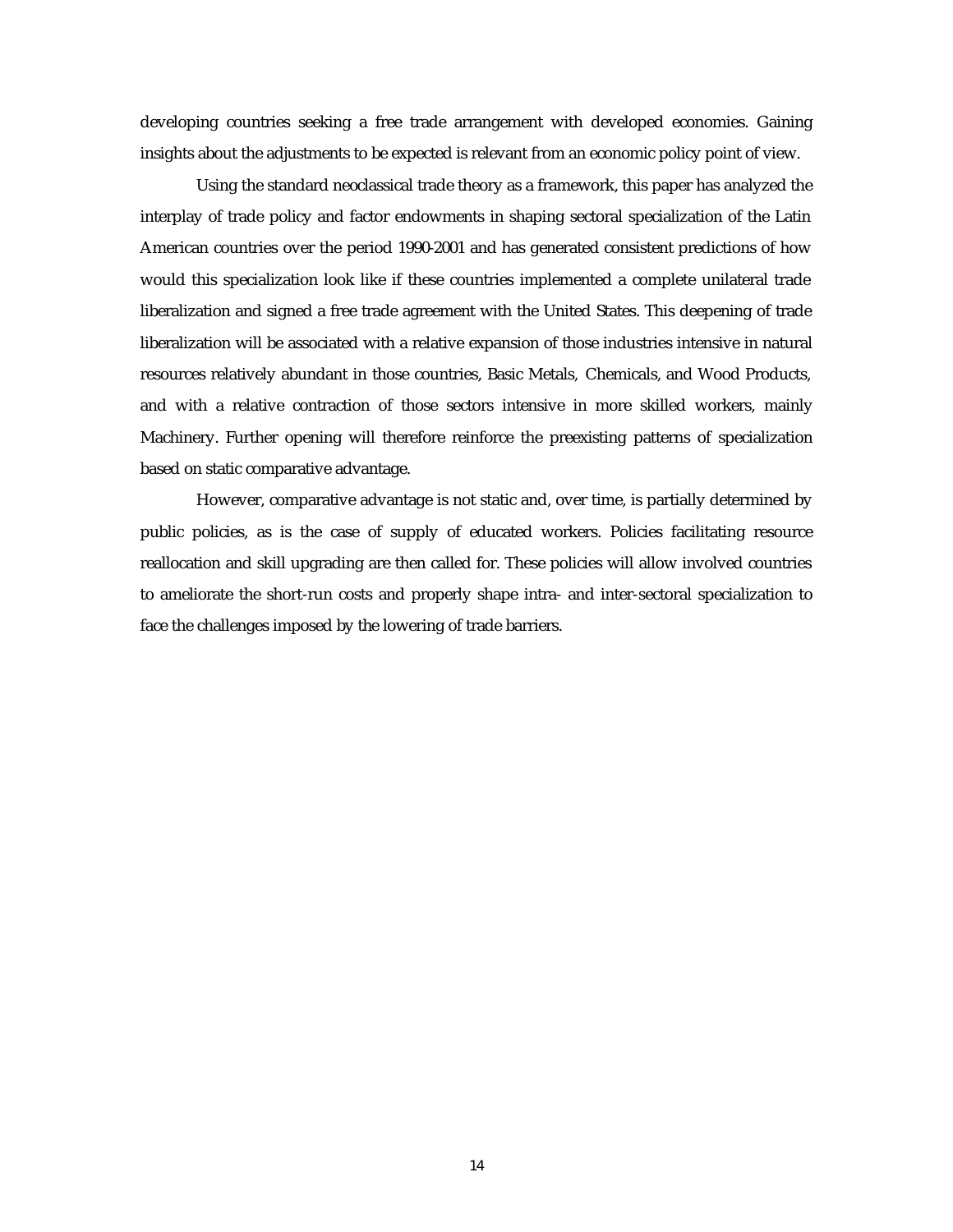#### **References**

- Anderson, J. and P. Neary, 1992. Trade reforms with quotas, partial rent retention and tariffs. Econometrica, 60, 1.
- Anderson, J. and P. Neary, 1994. Measuring the restrictiveness of trade policies. World Bank Economic Review, 8, 2.
- Anderson, J. and P. Neary, 2003. The mercantilist index of trade policy. International Economic Review, 44, 2.
- Anderson, S. and N. Schmitt, 2003. Nontariff barriers and trade liberalization. Economic Inquiry, 41, 1.
- Baltagi, B., 1981. Simultaneous equations with error components. Journal of Econometrics, 17.
- Baltagi, B., 1995. Econometric Analysis of Panel Data. John Wiley & Sons, Chichester.
- Barro, R. and J.-W. Lee, 2000. International data on education attainment: Updates and implications. CID Working Paper 42, Harvard University.
- Caves, D., 1976. Economic models of political choice: Canada's tariff structure. Canadian Journal of Economics, 9.
- Caves, D., L. Christensen, and E. Diewert, 1982. Multilateral comparisons of output, input, and productivity using superlative index numbers. Economic Journal, 92.
- Cornwell, C., P. Schmidt, and D. Wyhowski, 1992. Simultaneous equations and panel data. Journal of Econometrics, 51.
- Davis, D., 1996. Trade liberalization and income distribution. NBER Working Paper 5693.
- Diewert, E., 1976. Exact and superlative index numbers. Journal of Econometrics, 4, 2.
- Dixit, A. and V. Norman, 1980. Theory of international trade: A dual, general equilibrium approach. Cambridge University Press, London.
- Engerman, S. and K. Sokoloff, 2002. Factor endowments, inequality, and path of development among New World economic. NBER Working Paper 9259.
- Eichengreen, B., 1993. European monetary unification. Journal of Economic Literature, 31.
- Estevadeordal, A. and C. Volpe Martincus, 2005. Specialization and diverging manufacturing structures: The aftermath of trade policy reforms in developing countries. IDB, mimeo.
- Feenstra, R., 1989. Symmetric Pass-through of tariffs and exchange rates under imperfect competition: An empirical test. Journal of International Economics, 27, ½.
- Feenstra, R., 2003. Advanced International Trade: Theory and Evidence. Princeton University Press, Princeton, New Yersey.
- Feenstra, R. and H. Kee, 2004. Export variety and country productivity. NBER Working Paper 10830.
- Fernández-Arias, E., U. Panizza, and E. Stein, 2002. Trade agreements, exchange rate disagreements. Inter-American Development Bank, Washington.
- Finger, J., H.K. Hall, and D. Nelson, 1982. The political economy of administered protection. American Economic Review, 72, 3.
- Fitzgerald, D. and J. Hallak, 2004. Specialization, capital accumulation, and development. Journal of International Economics, 64, 2.
- Goldberg, P. and G. Maggi, 1999. Protection for sale: An empirical investigation. American Economic Review, 89, 5.
- Goldberg, P. and N. Pavcnik, 2005. Trade, wages, and the political economy of trade protection: Evidence from the Colombian trade reforms. Journal of International Economics, 66, 1.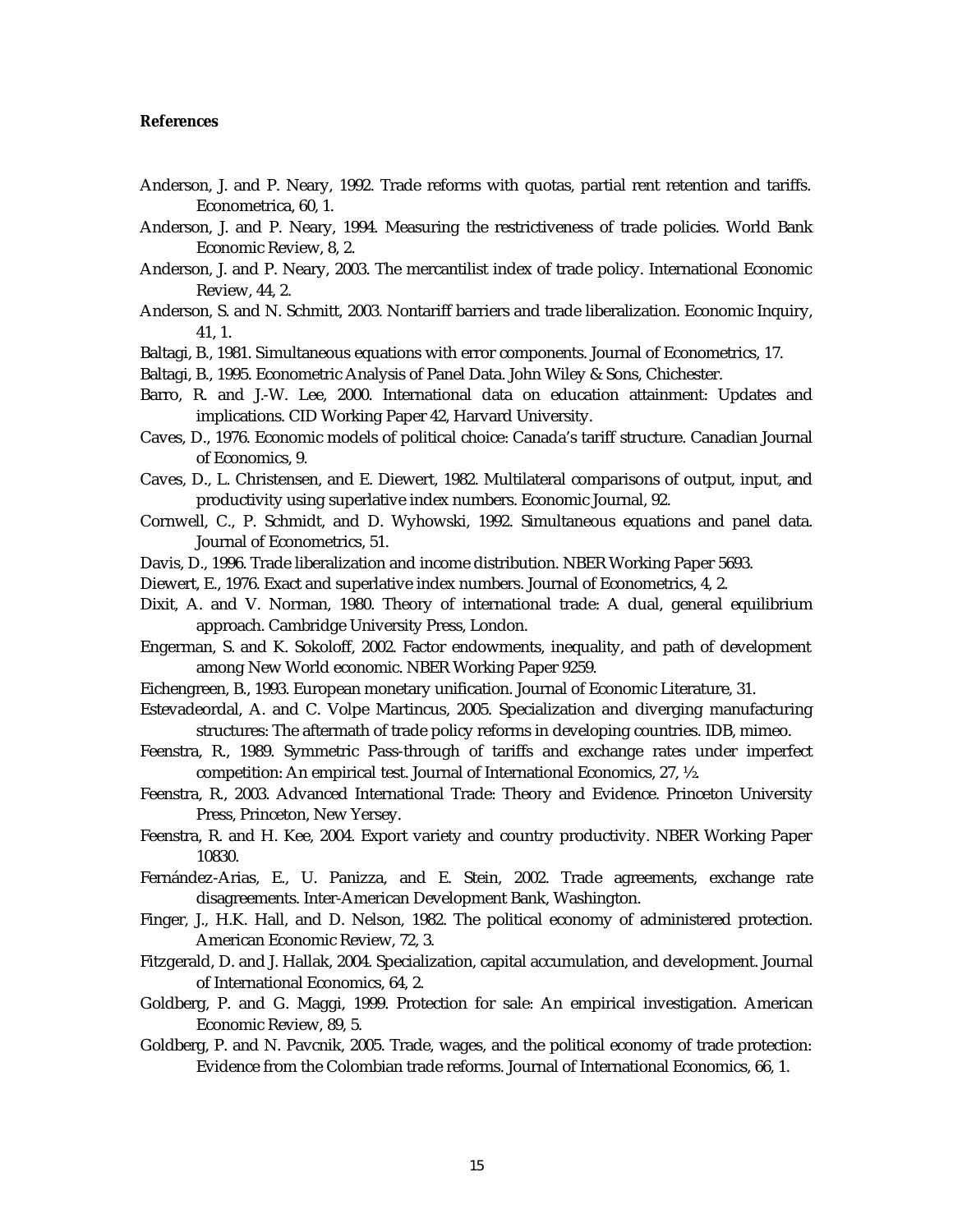- Goldberg, P. and F. Verboven, 2006. Market integration and convergence to the law of one price: Evidence from the European car market. Journal of International Economics, forthcoming.
- Gonzaga, G., C. Terra, and N. Menezes Filho., 2005. Trade liberalization and the evolution of skill earning differentials in Brazil. Journal of International Economics, forthcoming.
- Greene, W., 1997. Econometric analysis. Prentice Hall, New Jersey.
- Grossman, G. and E. Helpman, 1991. Innovation and growth in the global economy. MIT Press. Cambridge, MA.
- Grossman, G. and H. Helpman, 1994. Protection for sale. American Economic Review, 84, 4.
- Hall, R., and C. Jones, 1999. Why do some countries produce so much more output per worker than others? Quarterly Journal of Economics, 114, 1.
- Hanson, G. and R. Robertson, 2005. Boom and busts in Mexican exports: A gravity framework for evaluating supply and demand factors. Paper presented at the workshop "China: Impact and policy implications for the Mexican economy", IDB, Washington, DC.
- Harrigan, J., 1997. Technology, factor supplies, and international specialization: Estimating the neoclassical model. American Economic Review, 87, 4.
- Jacob, V., Sharma, S., Grabowski, R., 1997. Capital stock estimates for major sectors and disaggregated manufacturing in selected OECD countries. Applied Economics, 29.
- Kamps, C., 2004. New estimates of government net capital stocks for 22 OECD countries: 1960- 2001. IMF Working Papers, WP/04/67.
- Kee, H., A. Nicita, and M. Olarreaga, 2004. Import demand elasticities and trade distortions. CEPR Discussion Paper 4669.
- Kenen, P., 1969. The optimum currency area: An eclectic view, in Mundell, R. and A. Swoboda (eds.). Monetary problems of the international economy. University of Chicago Press. Chicago.
- Kohli, U., 1991. Technology, duality, and foreign trade. University of Michigan Press, Ann Arbor.
- Krugman, P., 1993. Lessons of Massachusetts for EMU, in Giavazzi, F. and F. Torres. The transition to economic and monetary union in Europe. Cambridge University Press. New York.
- Krugman, P., 1987. The narrow moving band, the Dutch disease, and the competitive consequences of Mrs. Thatcher: Notes on trade in the presence of dynamic scale economies. Journal of Development Economics, 27.
- Leamer, E., H. Maul, S. Rodriguez, and P. Schott, 2003. Does natural resource abundance increase Latin American income inequality. Journal of Development Economics, 59, 1.
- Lucas, R., 1988. On the mechanics of economic development. Journal of Monetary Economics, 22.
- Quah, D. and J. Rauch, 1990. Openness and the rate of economic growth. UCSD. Mimeo.
- Redding, S., 1999. Dynamic comparative advantage and the welfare effects of trade. Oxford Economic Papers, 51.
- Redding, S., 2002. Specialization dynamics. Journal of International Economics, 58.
- Rogers, J., 2002. Monetary union, price level convergence, and inflation: How close is Europe to the United States? Board of Governors of the Federal Reserve Bank System, International Finance Discussion Papers, 740.
- Romer, P., 1987. Growth based on increasing returns due to specialization. American Economic Review, 77, 2.
- Schott, P., 2003. One size fits all? Heckscher-Ohlin specialization in global production. American Economic Review, 93, 3.
- Treffler, D., 2004. The long and short of Canada-US free trade agreement. American Economic Review, 94, 4.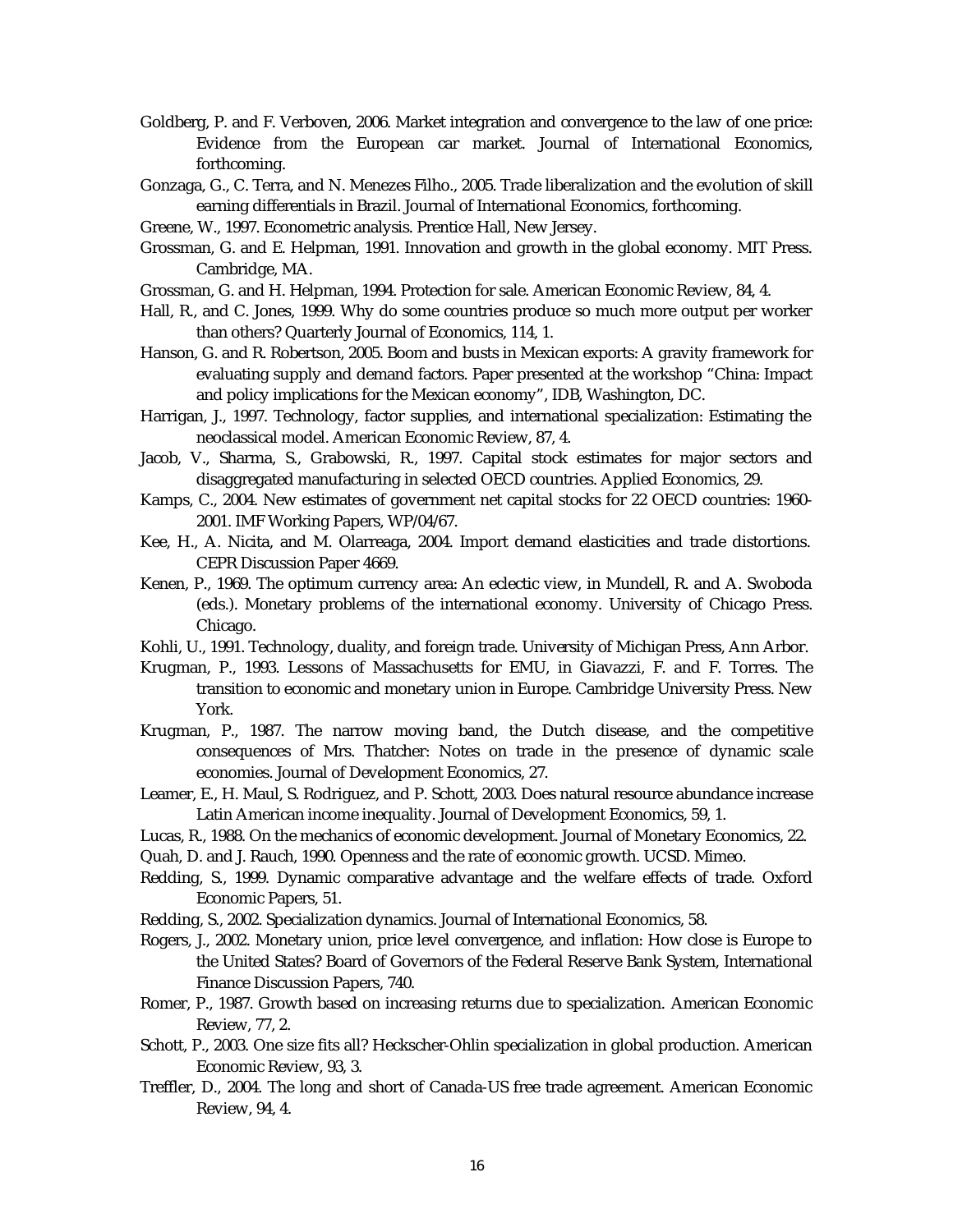- Yeaple, S. and S. Golub, 2002. International productivity differences, infrastructure, and comparative advantage. University of Pennsylvania. Mimeo.
- Weinhold, D. and J. Rauch, 1999. Openness, specialization, and productivity growth in less developed countries. Canadian Journal of Economics, 32.
- Woodland, A., 1982. International trade and resource allocation. North-Holland, Amsterdam.
- Young, A., 1991. Learning by doing and the dynamics effects of international trade. Quarterly Journal of Economics, 106.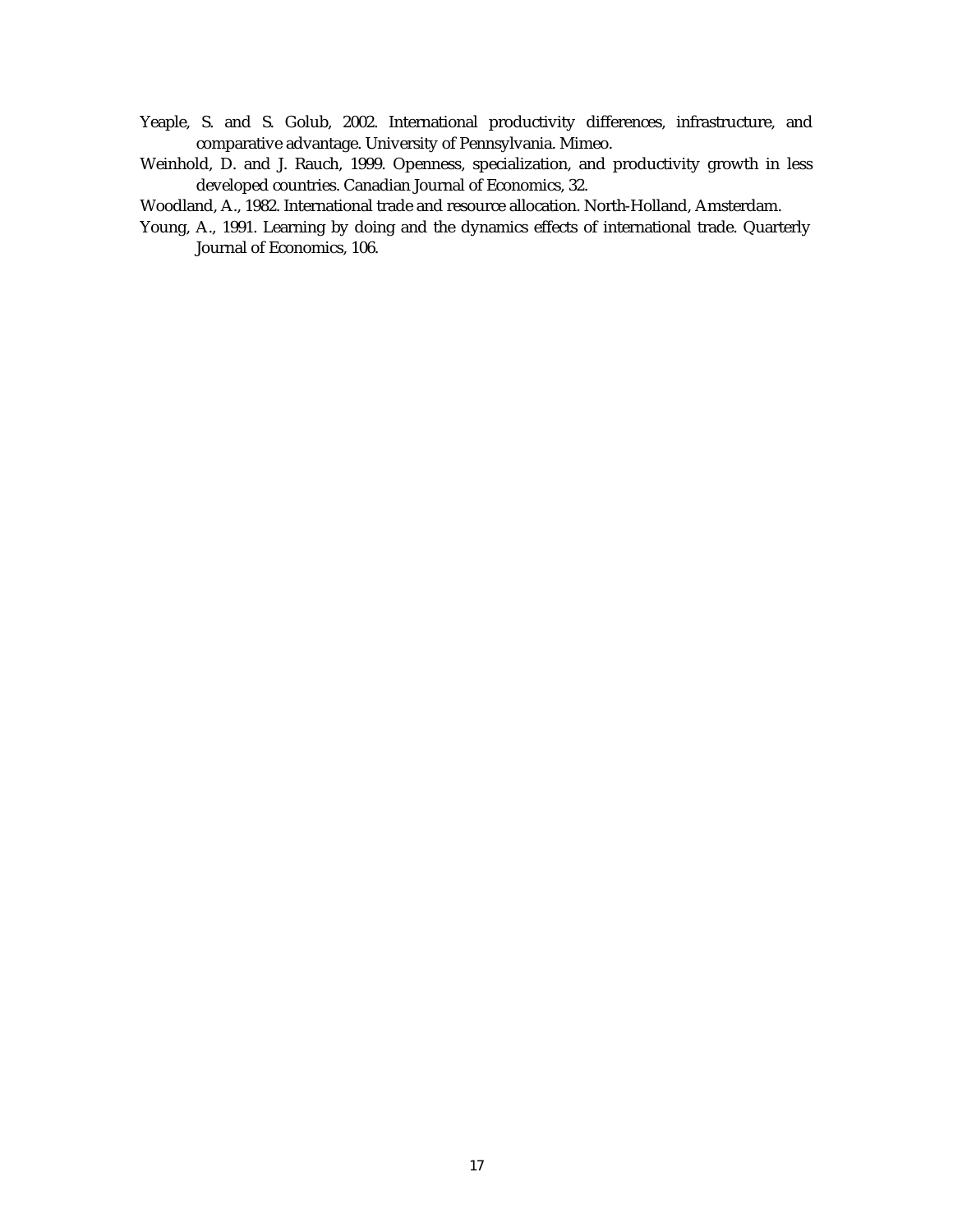



The figure shows the evolution of MFN tariffs over the period 1985- 2001. Source: Estevadeordal and Volpe Martincus (2005).

**Figure 2**



The figure shows the HP trends of the Herfindahl Index calculated using sectoral manufacturing value added over the period 1985-1998. Source: Estevadeordal and Volpe Martincus (2005).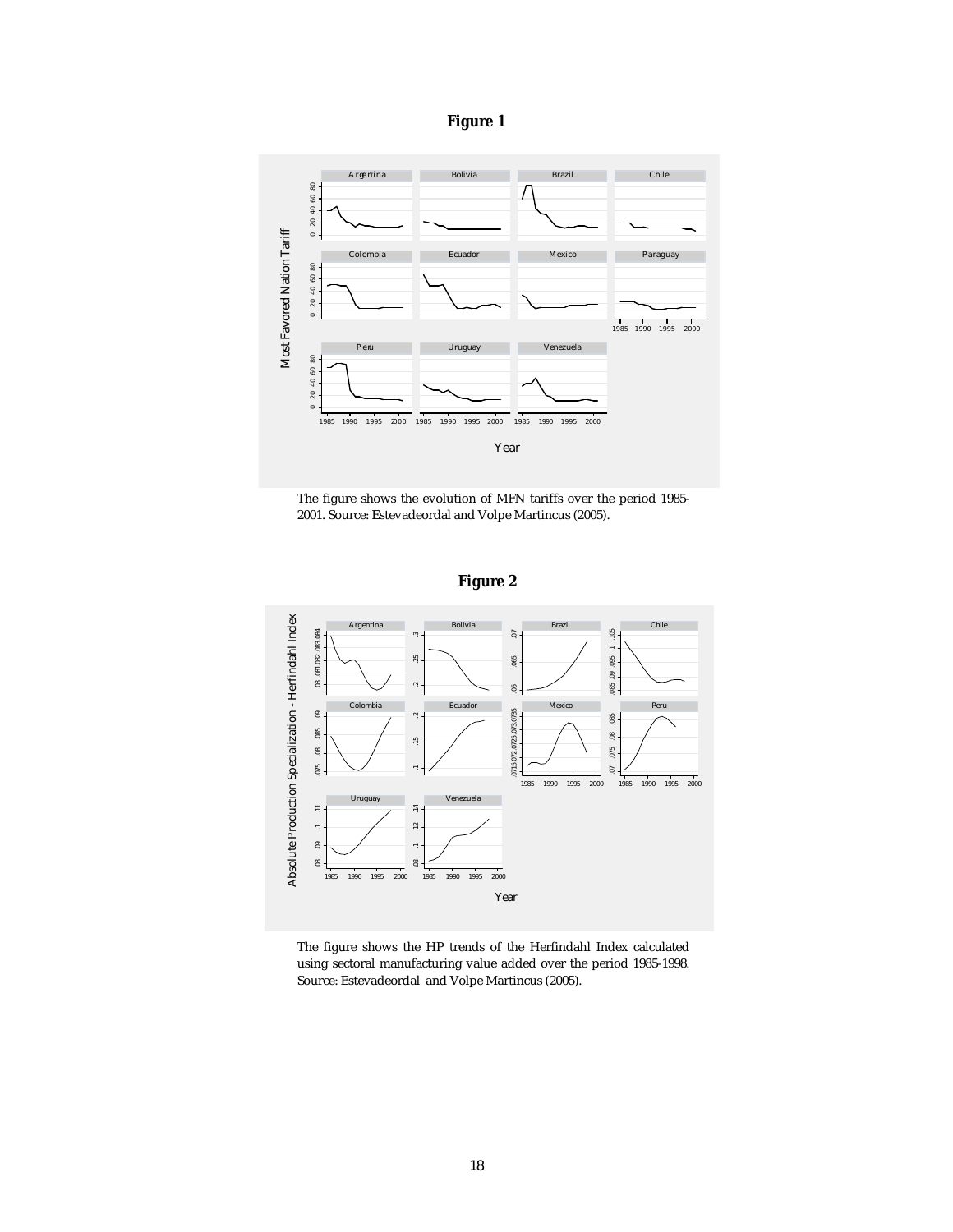| n<br>Ш<br>п |  |
|-------------|--|
|             |  |

| Share of Manufacturing in GDP and Shares of Industries in Total Manufacturing in 1990 and 2001 (Percentage) |             |                  |                |               |       |                  |       |        |       |         |           |       |
|-------------------------------------------------------------------------------------------------------------|-------------|------------------|----------------|---------------|-------|------------------|-------|--------|-------|---------|-----------|-------|
|                                                                                                             | Year        | <b>Argentina</b> | <b>Bolivia</b> | <b>Brazil</b> | Chile | Colombia Ecuador |       | Mexico | Peru  | Uruguay | Venezuela | US    |
| <b>Total Manufacturing Industry</b>                                                                         | <b>1990</b> | 18.22            | 16.69          | 21.64         | 18.59 | 17.27            | 11.87 | 19.41  | 15.18 | 25.82   | 17.48     | 19.41 |
|                                                                                                             | 2001        | 15.46            | 16.31          | 19.64         | 15.78 | 14.05            | 12.04 | 20.48  | 14.58 | 17.42   | 13.97     | 15.16 |
| <b>Food, Beverages, and Tobacco</b>                                                                         | 1990        | 6.83             | 4.18           | 3.28          | 4.84  | 5.46             | 2.61  | 4.35   | 4.34  | 8.07    | 2.97      | 2.06  |
|                                                                                                             | 2001        | 6.45             | 6.56           | 2.92          | 4.87  | 4.15             | 2.58  | 4.50   | 3.63  | 8.85    | 2.41      | 1.22  |
| <b>Textiles, Wearing Apparel, and Leather</b>                                                               | 1990        | 1.82             | 0.87           | 2.61          | 1.50  | 2.43             | 1.13  | 2.03   | 1.90  | 4.70    | 0.83      | 1.00  |
|                                                                                                             | 2001        | 0.85             | 0.59           | 1.46          | 0.56  | 1.79             | 0.43  | 1.74   | 1.36  | 1.28    | 0.38      | 0.47  |
| <b>Wood and Furniture</b>                                                                                   | 1990        | 0.21             | 0.31           | 0.32          | 0.76  | 0.22             | 0.25  | 0.65   | 0.90  | 0.35    | 0.14      | 0.54  |
|                                                                                                             | 2001        | 0.19             | 0.21           | 0.23          | 0.47  | 0.06             | 0.18  | 0.51   | 1.90  | 0.17    | 0.15      | 0.31  |
| Paper, Printing, and Publishing                                                                             | 1990        | 0.69             | 0.34           | 1.41          | 1.56  | 1.27             | 0.61  | 0.99   | 0.72  | 1.43    | 0.66      | 2.07  |
|                                                                                                             | 2001        | 0.72             | 0.46           | 1.50          | 1.16  | 1.29             | 0.32  | 0.88   | 0.83  | 1.08    | 0.57      | 1.05  |
| <b>Chemicals, Petroleum, Rubber, and Plastics</b>                                                           | 1990        | 3.75             | 9.40           | 5.05          | 3.56  | 3.76             | 5.26  | 3.44   | 2.60  | 6.43    | 8.92      | 3.11  |
|                                                                                                             | 2001        | 3.38             | 6.72           | 4.48          | 3.97  | 3.36             | 7.48  | 3.12   | 2.33  | 3.71    | 7.37      | 1.96  |
| <b>Non-Metallic Mineral Products</b>                                                                        | 1990        | 0.46             | 0.83           | 0.56          | 0.57  | 1.03             | 0.74  | 1.25   | 1.35  | 0.92    | 0.60      | 0.60  |
|                                                                                                             | 2001        | 0.30             | 0.65           | 0.45          | 0.83  | 0.58             | 0.37  | 1.15   | 1.79  | 0.50    | 0.66      | 0.35  |
| <b>Basic Metal Industries</b>                                                                               | 1990        | 1.85             | 0.27           | 1.93          | 3.85  | 0.72             | 0.21  | 1.26   | 1.21  | 0.37    | 1.85      | 0.69  |
|                                                                                                             | 2001        | 1.51             | 0.18           | 1.99          | 2.02  | 0.68             | 0.12  | 1.27   | 1.45  | 0.15    | 0.54      | 0.43  |
| <b>Fabricated Metals, Machinery and Equipment</b>                                                           | 1990        | 2.57             | 0.28           | 6.02          | 1.89  | 2.22             | 1.03  | 5.10   | 1.57  | 3.39    | 1.43      | 9.06  |
|                                                                                                             | 2001        | 2.03             | 0.16           | 6.42          | 1.88  | 2.02             | 0.52  | 7.00   | 0.76  | 1.61    | 1.82      | 9.16  |

The table reports the share manufacturing in GDP and shares of each industry in total manufacturing value added.

Source: Own Elaboration on PADI (ECLAC), Industrial Statistics Database (UNIDO), Annual Statistical Yearbook (ECLAC), World Development Indicators (World Bank), INE (Statistical Bureau of Venezuela)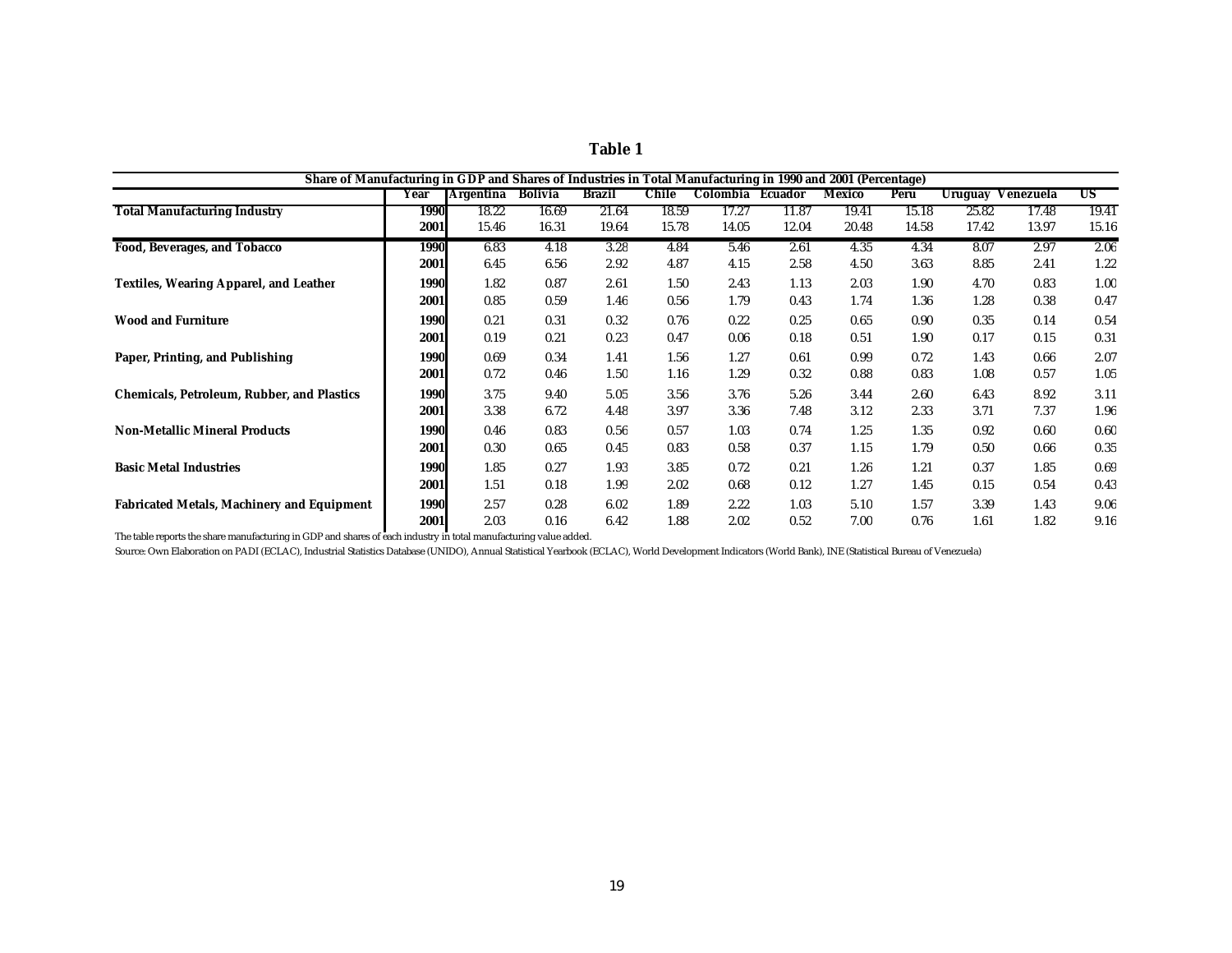| ı<br>ı<br>п<br>n<br>L<br>п. |  |
|-----------------------------|--|
|-----------------------------|--|

|                                                   |             |           |                |        |       | Average Sectoral Tariffs in 1990 and 2001 (Percentage) |         |               |       |         |           |       |
|---------------------------------------------------|-------------|-----------|----------------|--------|-------|--------------------------------------------------------|---------|---------------|-------|---------|-----------|-------|
|                                                   | Year        | Argentina | <b>Bolivia</b> | Brazil | Chile | Colombia                                               | Ecuador | <b>Mexico</b> | Peru  | Uruguay | Venezuela | US    |
| <b>Food, Beverages, and Tobacco</b>               | <b>1990</b> | 16.88     | 10.00          | 47.82  | 15.00 | 47.71                                                  | 41.72   | 15.23         | 33.32 | 32.85   | 28.24     | 6.22  |
|                                                   | 2001        | 21.47     | 9.89           | 17.12  | 8.34  | 17.58                                                  | 17.82   | 34.13         | 16.00 | 17.02   | 17.60     | 9.02  |
| <b>Textiles, Wearing Apparel, and Leather</b>     | 1990        | 26.36     | 10.00          | 41.15  | 15.08 | 52.91                                                  | 55.51   | 16.68         | 42.90 | 33.58   | 34.19     | 11.51 |
|                                                   | 2001        | 23.31     | 9.96           | 19.21  | 8.00  | 17.09                                                  | 17.09   | 42.90         | 15.49 | 19.11   | 16.68     | 9.09  |
| <b>Wood and Furniture</b>                         | 1990        | 25.58     | 10.00          | 25.88  | 15.00 | 48.94                                                  | 53.72   | 17.27         | 36.53 | 36.72   | 38.37     | 3.99  |
|                                                   | 2001        | 17.78     | 10.00          | 14.10  | 8.00  | 14.92                                                  | 15.75   | 19.99         | 11.53 | 14.08   | 15.23     | 1.47  |
| Paper, Printing, and Publishing                   | 1990        | 21.92     | 10.00          | 25.04  | 14.55 | 44.84                                                  | 44.43   | 9.93          | 39.36 | 31.72   | 24.93     | 1.85  |
|                                                   | 2001        | 19.14     | 9.66           | 14.82  | 7.77  | 14.08                                                  | 14.30   | 13.74         | 11.05 | 14.38   | 14.05     | 0.55  |
| <b>Chemicals, Petroleum, Rubber, and Plastics</b> | 1990        | 20.69     | 10.00          | 34.94  | 15.05 | 31.93                                                  | 29.93   | 13.20         | 22.44 | 28.22   | 17.96     | 4.94  |
|                                                   | 2001        | 13.83     | 9.88           | 11.73  | 8.00  | 11.05                                                  | 10.73   | 14.34         | 9.23  | 12.21   | 11.03     | 3.36  |
| <b>Non-Metallic Mineral Products</b>              | 1990        | 21.59     | 10.00          | 26.39  | 15.00 | 37.97                                                  | 38.74   | 13.68         | 25.12 | 30.46   | 26.21     | 5.80  |
|                                                   | 2001        | 14.26     | 9.94           | 12.61  | 8.00  | 12.76                                                  | 12.12   | 17.06         | 11.25 | 12.59   | 12.94     | 3.35  |
| <b>Basic Metal Industries</b>                     | 1990        | 21.10     | 9.94           | 17.92  | 15.00 | 25.49                                                  | 22.05   | 11.12         | 19.81 | 25.11   | 7.95      | 4.47  |
|                                                   | 2001        | 12.58     | 9.86           | 12.56  | 8.00  | 8.14                                                   | 7.68    | 13.89         | 9.01  | 12.38   | 8.34      | 1.95  |
| <b>Fabricated Metals, Machinery and Equipment</b> | 1990        | 22.38     | 9.32           | 38.12  | 14.62 | 30.95                                                  | 29.88   | 14.20         | 26.62 | 28.39   | 17.34     | 4.13  |
|                                                   | 2001        | 13.78     | 7.70           | 15.78  | 7.79  | 10.81                                                  | 11.28   | 16.58         | 11.96 | 12.69   | 11.38     | 1.85  |

Source: IDB and TRAINS.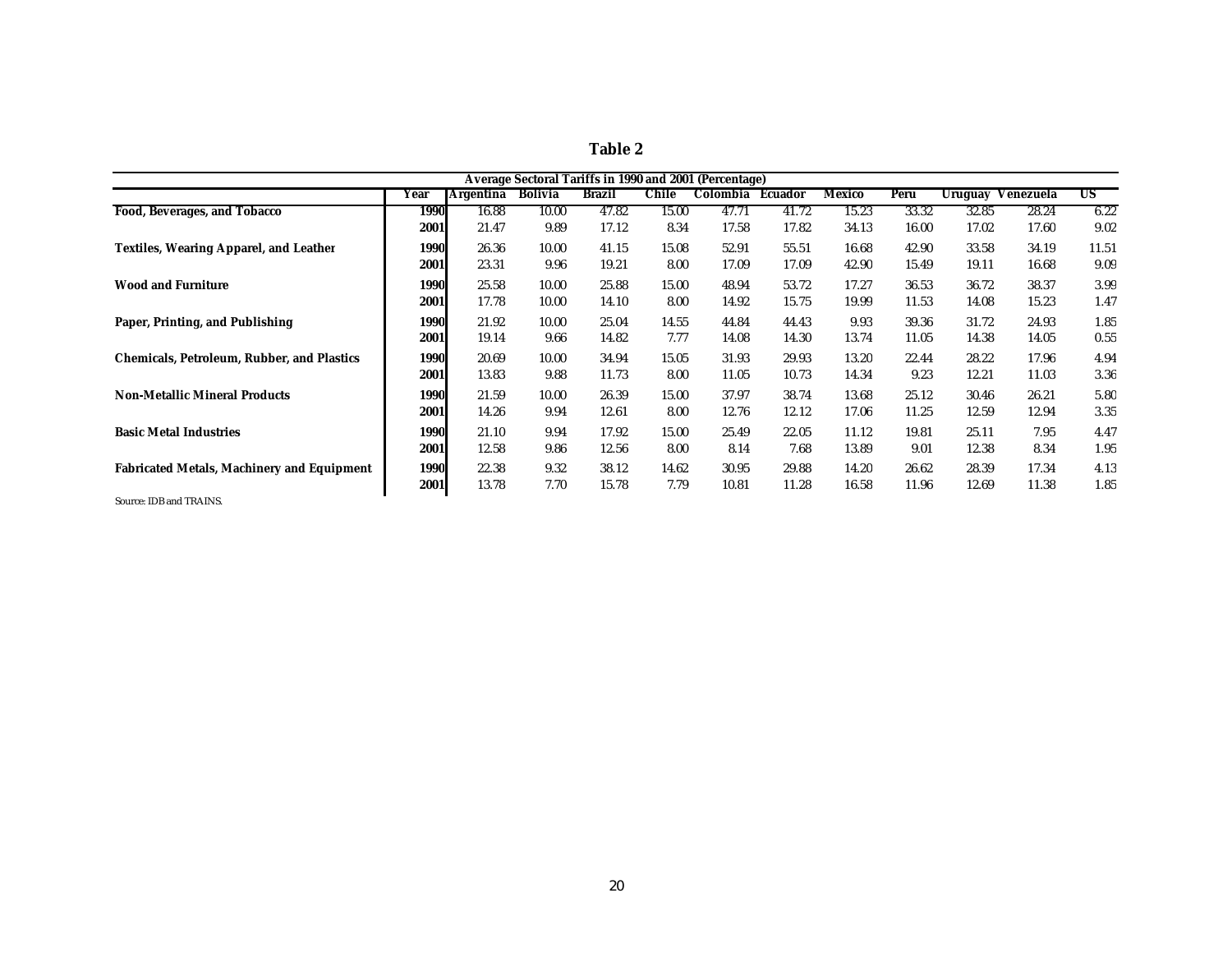| וחו<br>ł<br>п<br>Я |  |
|--------------------|--|
|--------------------|--|

|                                                       |             |                  |                | <b>Factor Endowments</b> |       |          |         |        |       |                |           |        |
|-------------------------------------------------------|-------------|------------------|----------------|--------------------------|-------|----------|---------|--------|-------|----------------|-----------|--------|
|                                                       | Year        | <b>Argentina</b> | <b>Bolivia</b> | Brazil                   | Chile | Colombia | Ecuador | Mexico | Peru  | <b>Uruguay</b> | Venezuela | US     |
| <b>Labor Force</b>                                    | <b>1990</b> | 22587            | 3864           | 97393                    | 9195  | 20901    | 6266    | 52347  | 13440 | 2296           | 12061     | 195685 |
|                                                       | 2001        | 26988            | 5153           | 124680                   | 11121 | 26891    | 8584    | 69620  | 17959 | 2509           | 16346     | 217190 |
| <b>Capital Stock per Worker</b>                       | 1990        | 10.47            | 1.29           | 7.97                     | 3.95  | 3.34     | 3.99    | 8.77   | 3.52  | 5.64           | 13.73     | 34.85  |
|                                                       | 2001        | 11.83            | 1.76           | 7.12                     | 8.54  | 3.43     | 3.11    | 10.01  | 4.04  | 7.52           | 11.46     | 50.50  |
| <b>Share of Workers with Primary School</b>           | 1990        | 51.20            | 41.40          | 63.90                    | 50.10 | 49.70    | 48.20   | 42.80  | 44.60 | 49.60          | 56.40     | 8.60   |
|                                                       | 2001        | 44.62            | 45.08          | 61.84                    | 43.78 | 42.32    | 45.84   | 41.66  | 31.48 | 44.38          | 44.06     | 8.22   |
| <b>Share of Workers with Secondary Education</b>      | 1990        | 30.70            | 18.40          | 11.30                    | 33.70 | 22.90    | 22.20   | 35.00  | 25.30 | 35.60          | 14.90     | 47.30  |
|                                                       | 2001        | 31.00            | 14.44          | 14.96                    | 34.16 | 27.56    | 23.92   | 38.20  | 34.42 | 35.44          | 31.34     | 42.06  |
| <b>Share of Workers with Post-Secondary Education</b> | 1990        | 13.20            | 8.80           | 6.10                     | 10.10 | 7.10     | 12.30   | 8.50   | 15.10 | 10.20          | 10.50     | 42.90  |
|                                                       | 2001        | 20.90            | 13.42          | 7.66                     | 14.94 | 10.10    | 15.42   | 10.80  | 22.62 | 15.08          | 14.42     | 48.88  |
| Arable Land per Worker                                | 1990        | 1.28             | 0.54           | 0.52                     | 0.30  | 0.16     | 0.26    | 0.46   | 0.26  | 0.55           | 0.23      | 0.95   |
|                                                       | 2001        | 1.25             | 0.56           | 0.47                     | 0.18  | 0.09     | 0.19    | 0.36   | 0.21  | 0.52           | 0.16      | 0.81   |
| <b>Forest and Woodland per Worker</b>                 | 1990        | 2.26             | 15.00          | 5.79                     | 1.80  | 2.60     | 2.49    | 0.93   | 6.31  | 0.41           | 3.86      | 1.51   |
|                                                       | 2001        | 1.89             | 11.25          | 4.45                     | 1.48  | 1.97     | 1.82    | 0.70   | 4.72  | 0.37           | 2.72      | 1.36   |
| Oil Reserves per Worker                               | 1990        | 0.13             | 0.07           | 0.05                     | 0.05  | 0.18     | 0.46    | 2.01   | 0.06  | 0.00           | 10.15     | 0.18   |
|                                                       | 2001        | 0.15             | 0.12           | 0.10                     | 0.02  | 0.12     | 0.44    | 0.70   | 0.03  | 0.00           | 8.39      | 0.12   |

Sources:

Data on labor force (population older than 15 years) come from Barro and Lee (2000) and are expressed in thousands of persons.

Intervening years are interpolated as in Harrigan (1997).

Arable land and forest and woodland data come from FAO are expressed as herctares per worker.

Capital stocks are estimated using the perpetual inventory method on country series of gross fixed capital formation taken from WDI (Worldbank) as suggested by Jacobs et al. (1997) and Kamps (2004). Data are expressed in thousands of 2000 US Dollars per worker.

The distribution of economically active population is taken from Barro and Lee (2000). Data correspond to 1990, 1995, 2000.

Intervening years (2001) are interpolated (extrapolated) as in Harrigan (1997). Data are expressed in percentages.

Data on oil reserves are taken from the database maintained by the US Energy Information Administration and are expressed in thousands of barrels per worker.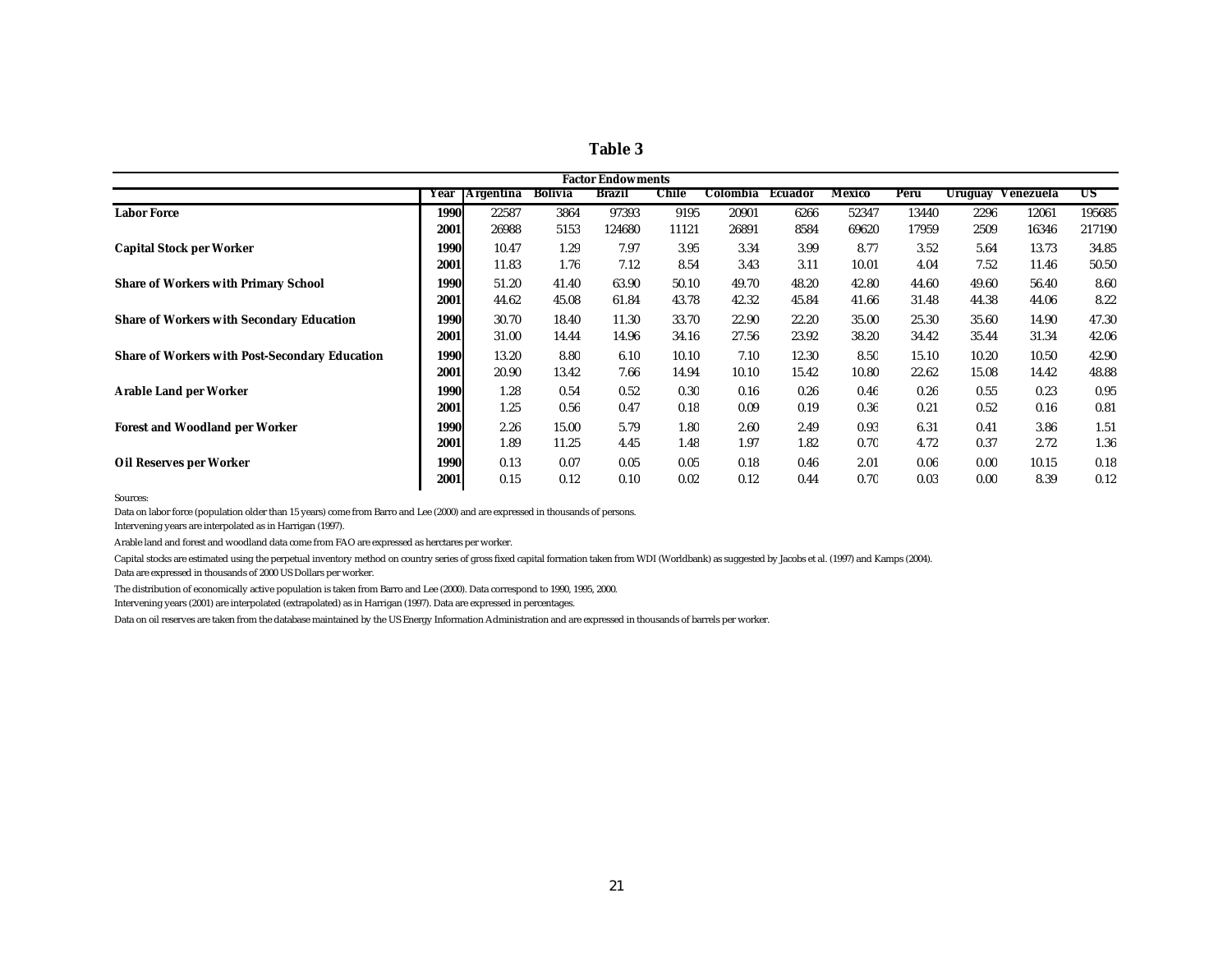**Table 4**

| Trade Policy, Factor Endowments, and Specialization Patterns - Estimates of Equation (10) |             |          |            |                                                                                 |          |          |          |            |
|-------------------------------------------------------------------------------------------|-------------|----------|------------|---------------------------------------------------------------------------------|----------|----------|----------|------------|
|                                                                                           |             |          |            | Sector 31 Sector 32 Sector 33 Sector 34 Sector 35 Sector 36 Sector 37 Sector 38 |          |          |          |            |
| <b>Tariff Sector 31</b>                                                                   | 0.117       | 0.040    | $-0.055$   | 0.508                                                                           | $-0.322$ | 0.318    | 0.444    | $-0.135$   |
|                                                                                           | 1.231       | 0.336    | $-0.237$   | 1.907                                                                           | $-1.874$ | 1.785    | 2.478    | $-2.164$   |
| <b>Tariff Sector 32</b>                                                                   | 0.019       | $-0.150$ | 0.315      | $-0.499$                                                                        | 0.360    | $-0.264$ | $-0.350$ | 0.081      |
|                                                                                           | 0.336       | $-0.942$ | 1.135      | $-1.385$                                                                        | 2.299    | $-1.016$ | $-1.671$ | 1.336      |
| <b>Tariff Sector 33</b>                                                                   | $-0.014$    | 0.169    | 0.306      | $-0.817$                                                                        | $-0.095$ | 0.298    | $-0.023$ | $-0.032$   |
|                                                                                           | $-0.237$    | 1.135    | 0.524      | $-1.397$                                                                        | $-0.468$ | 0.781    | $-0.084$ | $-0.421$   |
| <b>Tariff Sector 34</b>                                                                   | 0.104       | $-0.219$ | $-0.674$   | 1.637                                                                           | $-0.512$ | $-0.120$ | 0.196    | 0.163      |
|                                                                                           | 1.907       | $-1.385$ | $-1.397$   | 2.270                                                                           | $-2.557$ | $-0.291$ | 0.736    | 2.227      |
| <b>Tariff Sector 35</b>                                                                   | $-0.186$    | 0.465    | $-0.237$   | $-1.515$                                                                        | 0.715    | $-0.835$ | $-0.597$ | 0.231      |
|                                                                                           | $-1.874$    | 2.299    | $-0.468$   | $-2.557$                                                                        | 2.041    | $-2.027$ | $-1.489$ | 2.095      |
| <b>Tariff Sector 36</b>                                                                   | 0.058       | $-0.105$ | 0.227      | $-0.109$                                                                        | $-0.256$ | 0.080    | 0.662    | $-0.041$   |
|                                                                                           | 1.785       | $-1.016$ | 0.781      | $-0.291$                                                                        | $-2.027$ | 0.225    | 3.881    | $-0.881$   |
| <b>Tariff Sector 37</b>                                                                   | 0.131       | $-0.219$ | $-0.027$   | 0.279                                                                           | $-0.287$ | 1.035    | $-0.291$ | $-0.111$   |
|                                                                                           | 2.478       | $-1.671$ | $-0.084$   | 0.736                                                                           | $-1.489$ | 3.881    | $-0.920$ | $-1.699$   |
| <b>Tariff Sector 38</b>                                                                   | $-0.117$    | 0.152    | $-0.113$   | 0.695                                                                           | 0.336    | $-0.193$ | $-0.331$ | $-0.085$   |
|                                                                                           | $-2.164$    | 1.336    | $-0.421$   | 2.227                                                                           | 2.095    | $-0.881$ | $-1.699$ | $-0.947$   |
| Capital                                                                                   | 0.386       | $-0.169$ | $-0.129$   | 0.051                                                                           | $-0.389$ | 0.478    | $-0.301$ | 0.187      |
|                                                                                           | 2.465       | $-0.952$ | $-0.563$   | 0.182                                                                           | $-1.617$ | 2.065    | $-1.508$ | 2.019      |
| <b>Primary Education</b>                                                                  | 0.149       | 0.373    | 0.351      | $-0.590$                                                                        | 0.351    | $-0.657$ | 0.024    | 0.116      |
|                                                                                           | $\it 2.064$ | 2.779    | 1.530      | $-2.096$                                                                        | 2.108    | $-3.377$ | 0.128    | 1.889      |
| <b>Secondary Education</b>                                                                | $-0.095$    | 0.260    | 0.357      | 0.000                                                                           | $-0.036$ | 0.012    | 0.225    | 0.102      |
|                                                                                           | $-0.971$    | 1.631    | 1.371      | 0.001                                                                           | $-0.173$ | 0.049    | 1.004    | 1.324      |
| <b>Post-Secondary Education</b>                                                           | $-0.504$    | $-0.223$ | $-1.052$   | 0.645                                                                           | $-0.328$ | 0.507    | $-0.260$ | $-0.380$   |
|                                                                                           | $-2.375$    | $-0.546$ | $-1.433$   | 0.760                                                                           | $-0.662$ | 0.856    | $-0.464$ | $-2.054$   |
| <b>Arable Land</b>                                                                        | 0.259       | $-0.087$ | 0.336      | 1.280                                                                           | $-0.839$ | 1.378    | 0.711    | 0.285      |
|                                                                                           | 0.886       | $-0.187$ | 0.496      | 1.687                                                                           | $-1.428$ | 2.264    | 1.275    | 1.232      |
| <b>Forest and Woodland</b>                                                                | $-0.398$    | $-1.487$ | $-0.705$   | $-0.141$                                                                        | 0.282    | 0.769    | $-0.755$ | $-0.437$   |
|                                                                                           | $-0.788$    | $-4.433$ | $-1.913$   | $-0.244$                                                                        | 0.571    | 1.677    | $-1.859$ | $-2.247$   |
| <b>Oil Reserves</b>                                                                       | 0.412       | $-0.998$ | $-0.647$   | 0.641                                                                           | 0.455    | $-1.290$ | 0.177    | $-0.539$   |
|                                                                                           | 1.457       | $-3.393$ | $-1.467$   | 0.982                                                                           | 1.056    | $-2.689$ | 0.463    | $-3.244$   |
| <b>Country Fixed-Effects</b>                                                              | Yes         | Yes      | <b>Yes</b> | Yes                                                                             | Yes      | Yes      | Yes      | <b>Yes</b> |
| <b>Year Fixed-Effects</b>                                                                 | Yes         | Yes      | Yes        | Yes                                                                             | Yes      | Yes      | Yes      | Yes        |
| <b>Number of Observations</b>                                                             | 120         | 120      | 120        | 120                                                                             | 120      | 120      | 120      | 120        |

Notes:

The table reports standardized 3SLS estimates.

Standardized coefficients are obtained by multiplying the slope by the standard deviation of the explanatory variable and dividing by

the standard deviation of the GDP share.

Tariff Sector  $k = ln(1+Tariff$  Sector k), calculated according to Equation (15).

Tariffs are instrumented by 10 years-lagged sectoral shares in total manufacturing employment and 10 years-lagged inverse import penetration ratios.

All endowments are expressed as log of share of labor (i.e., economically active population)

Relative endowments are instrumented by their 10 years-lagged values

t-statistics in below coefficients in *bold*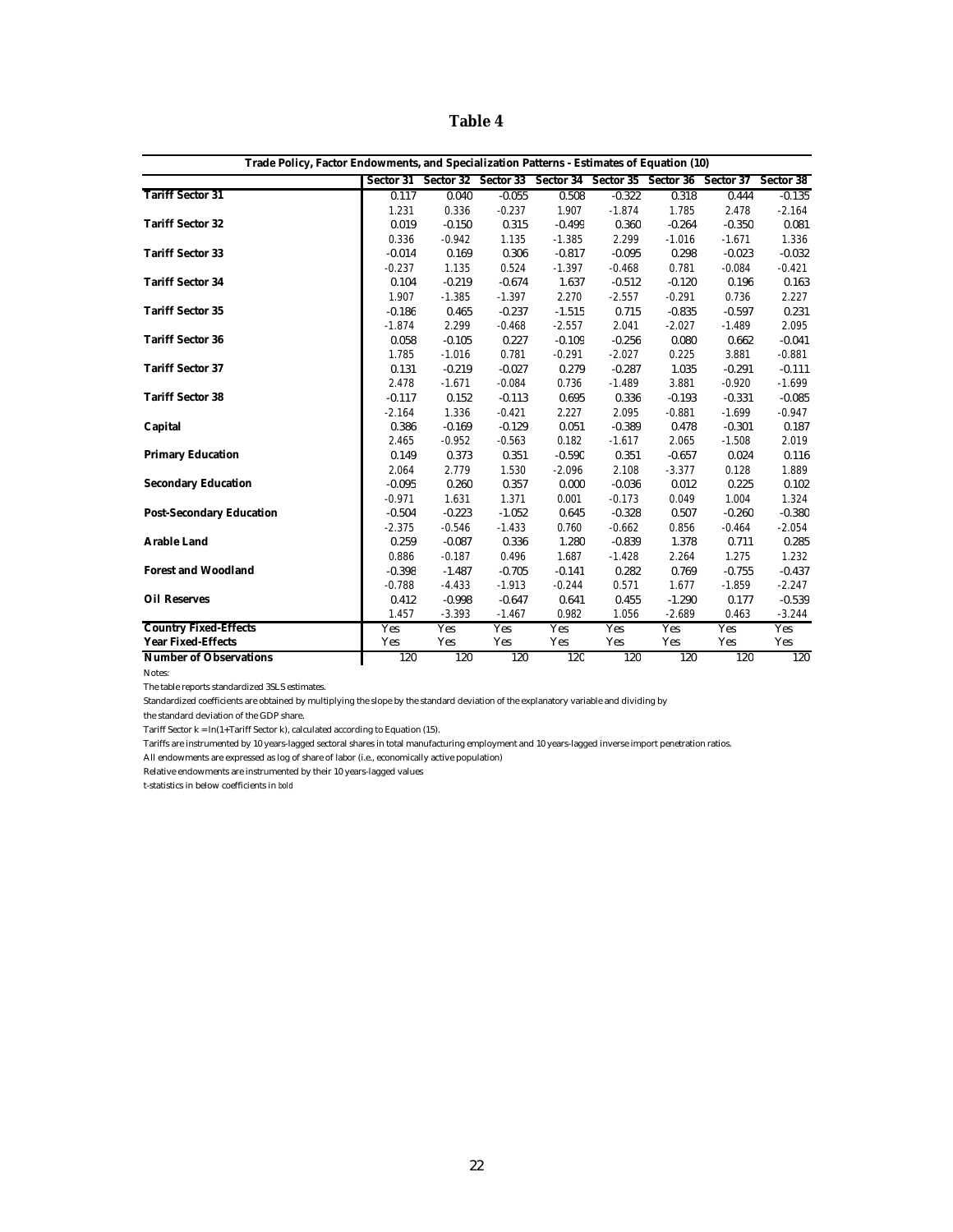**Table 5**

| Trade Policy, Factor Endowments, and Specialization Patterns - Estimates of Equation (12) |          |          |          |                                                                                 |          |          |          |            |
|-------------------------------------------------------------------------------------------|----------|----------|----------|---------------------------------------------------------------------------------|----------|----------|----------|------------|
|                                                                                           |          |          |          | Sector 31 Sector 32 Sector 33 Sector 34 Sector 35 Sector 36 Sector 37 Sector 38 |          |          |          |            |
| <b>Tariff Sector 31</b>                                                                   | $-0.052$ | 0.133    | 0.260    | $-0.432$                                                                        | 0.679    | $-0.100$ | $-0.008$ | $-0.329$   |
|                                                                                           | $-0.534$ | 0.952    | 0.937    | $-1.982$                                                                        | 3.925    | $-0.271$ | $-0.050$ | $-4.168$   |
| <b>Tariff Sector 32</b>                                                                   | 0.075    | $-0.205$ | 0.141    | 0.386                                                                           | $-0.234$ | $-0.017$ | 0.130    | 0.185      |
|                                                                                           | 0.952    | $-0.952$ | 0.420    | 1.437                                                                           | $-1.263$ | $-0.037$ | 0.676    | 2.201      |
| <b>Tariff Sector 33</b>                                                                   | 0.076    | 0.081    | $-0.156$ | 0.147                                                                           | $-0.460$ | 0.209    | 0.167    | 0.068      |
|                                                                                           | 0.937    | 0.420    | $-0.221$ | 0.387                                                                           | $-2.393$ | 0.295    | 0.675    | 0.685      |
| <b>Tariff Sector 34</b>                                                                   | $-0.118$ | 0.209    | 0.143    | 0.247                                                                           | $-0.024$ | $-0.493$ | $-0.157$ | 0.153      |
|                                                                                           | $-1.982$ | 1.437    | 0.387    | 0.671                                                                           | $-0.151$ | $-1.061$ | $-0.935$ | 2.024      |
| <b>Tariff Sector 35</b>                                                                   | 0.420    | $-0.286$ | $-1.054$ | $-0.057$                                                                        | $-0.162$ | 0.170    | 0.142    | $-0.094$   |
|                                                                                           | 3.925    | $-1.263$ | $-2.393$ | $-0.151$                                                                        | $-0.485$ | 0.275    | 0.521    | $-0.698$   |
| <b>Tariff Sector 36</b>                                                                   | $-0.020$ | $-0.007$ | 0.146    | $-0.354$                                                                        | 0.052    | 0.443    | 0.250    | $-0.067$   |
|                                                                                           | $-0.271$ | $-0.037$ | 0.295    | $-1.061$                                                                        | 0.275    | 0.626    | 1.201    | $-0.730$   |
| <b>Tariff Sector 37</b>                                                                   | $-0.003$ | 0.079    | 0.180    | $-0.176$                                                                        | 0.069    | 0.389    | $-0.657$ | $-0.043$   |
|                                                                                           | $-0.050$ | 0.676    | 0.675    | $-0.935$                                                                        | 0.521    | 1.201    | $-3.314$ | $-0.679$   |
| <b>Tariff Sector 38</b>                                                                   | $-0.329$ | 0.351    | 0.238    | 0.558                                                                           | $-0.147$ | $-0.335$ | $-0.137$ | 0.320      |
|                                                                                           | $-4.168$ | 2.201    | 0.685    | 2.024                                                                           | $-0.698$ | $-0.730$ | $-0.679$ | 2.332      |
| Capital                                                                                   | 0.475    | $-0.065$ | $-0.123$ | 0.071                                                                           | $-0.709$ | 0.458    | $-0.090$ | 0.270      |
|                                                                                           | 3.115    | $-0.309$ | $-0.451$ | 0.276                                                                           | $-2.336$ | 1.176    | $-0.472$ | 2.102      |
| <b>Primary Education</b>                                                                  | 0.221    | 0.378    | 0.062    | $-0.218$                                                                        | 0.351    | $-0.721$ | 0.541    | 0.090      |
|                                                                                           | 2.960    | 1.132    | 0.155    | $-0.827$                                                                        | 1.982    | $-1.526$ | 2.280    | 0.927      |
| <b>Secondary Education</b>                                                                | $-0.156$ | 0.012    | 0.371    | 0.294                                                                           | $-0.245$ | 0.055    | 0.529    | 0.269      |
|                                                                                           | $-1.592$ | 0.066    | 1.365    | 1.314                                                                           | $-1.124$ | 0.156    | 2.970    | 2.751      |
| <b>Post-Secondary Education</b>                                                           | $-0.654$ | $-0.407$ | $-0.290$ | $-1.023$                                                                        | 1.389    | $-0.456$ | $-1.184$ | $-0.891$   |
|                                                                                           | $-3.245$ | $-0.934$ | $-0.401$ | $-1.898$                                                                        | 3.130    | $-0.513$ | $-2.861$ | $-3.872$   |
| <b>Arable Land</b>                                                                        | 0.301    | 0.954    | 0.467    | 2.227                                                                           | $-2.853$ | 2.112    | 0.495    | 0.950      |
|                                                                                           | 1.050    | 1.328    | 0.385    | 2.616                                                                           | $-4.442$ | 1.425    | 0.743    | 2.752      |
| <b>Forest and Woodland</b>                                                                | $-0.280$ | $-0.888$ | $-0.734$ | $-0.189$                                                                        | $-0.850$ | 0.541    | $-1.039$ | 0.072      |
|                                                                                           | $-0.494$ | $-3.201$ | $-1.582$ | $-0.365$                                                                        | $-0.934$ | 0.785    | $-3.130$ | 0.235      |
| <b>Oil Reserves</b>                                                                       | 0.483    | $-1.036$ | $-0.271$ | $-0.113$                                                                        | 0.936    | $-0.837$ | 0.519    | $-0.698$   |
|                                                                                           | 1.924    | $-3.750$ | $-0.517$ | $-0.242$                                                                        | 1.858    | $-1.219$ | 1.685    | $-3.343$   |
| <b>Country Fixed-Effects</b>                                                              | Yes      | Yes      | Yes      | Yes                                                                             | Yes      | Yes      | Yes      | <b>Yes</b> |
| <b>Year Fixed-Effects</b>                                                                 | Yes      | Yes      | Yes      | Yes                                                                             | Yes      | Yes      | Yes      | Yes        |
| <b>Number of Observations</b>                                                             | 119      | 119      | 119      | 119                                                                             | 119      | 119      | 119      | 119        |

Notes:

The table reports standardized 3SLS estimates.

Standardized coefficients are obtained by multiplying the slope by the standard deviation of the explanatory variable and dividing by

the standard deviation of the the GDP share.

Tariff Sector k = ln[(1+Latin American Country Tariff Sector k)/(1+ US Tariff Sector k)], calculated according Equation (16)

Tariffs are instrumented by 10 years-lagged sectoral shares in total manufacturing employment and 10 years-lagged inverse import penetration ratios.

All endowments are expressed as log of share of labor (i.e., economically active population)

Relative endowments are instrumented by their 10 years-lagged values

t-statistics in below coefficients in *bold*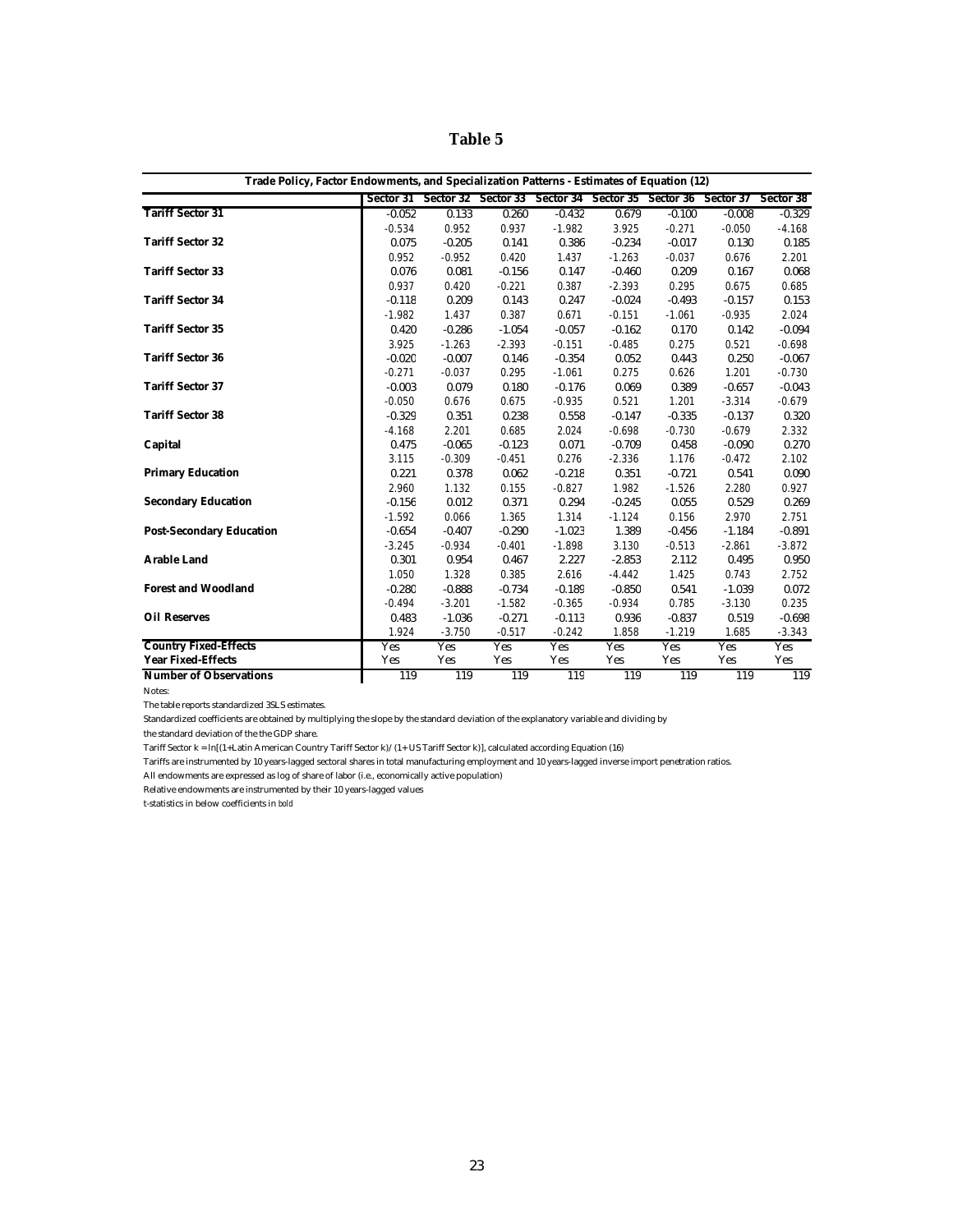# **Figure 3**





**Bolivia**





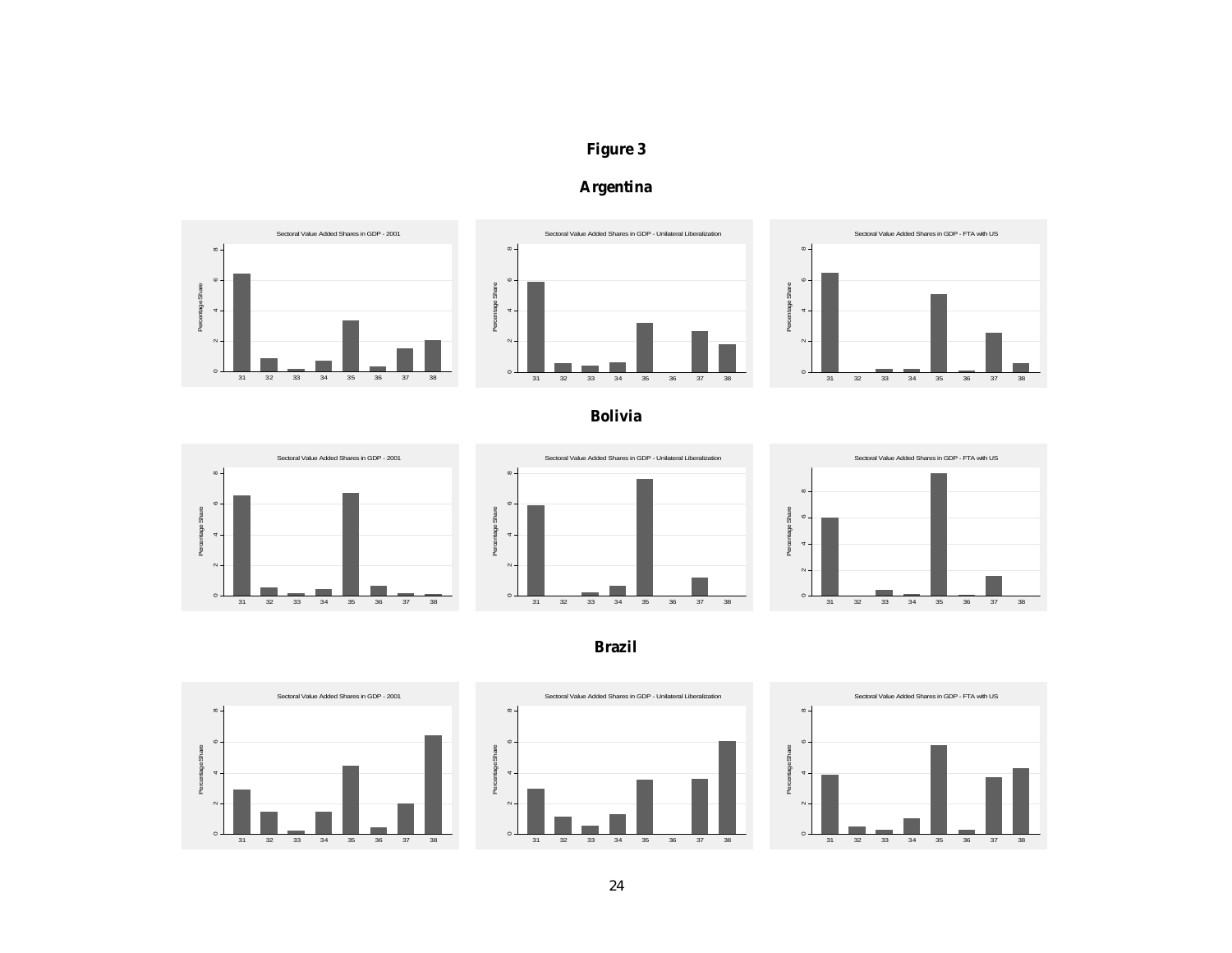



**Colombia**







**Ecuador**





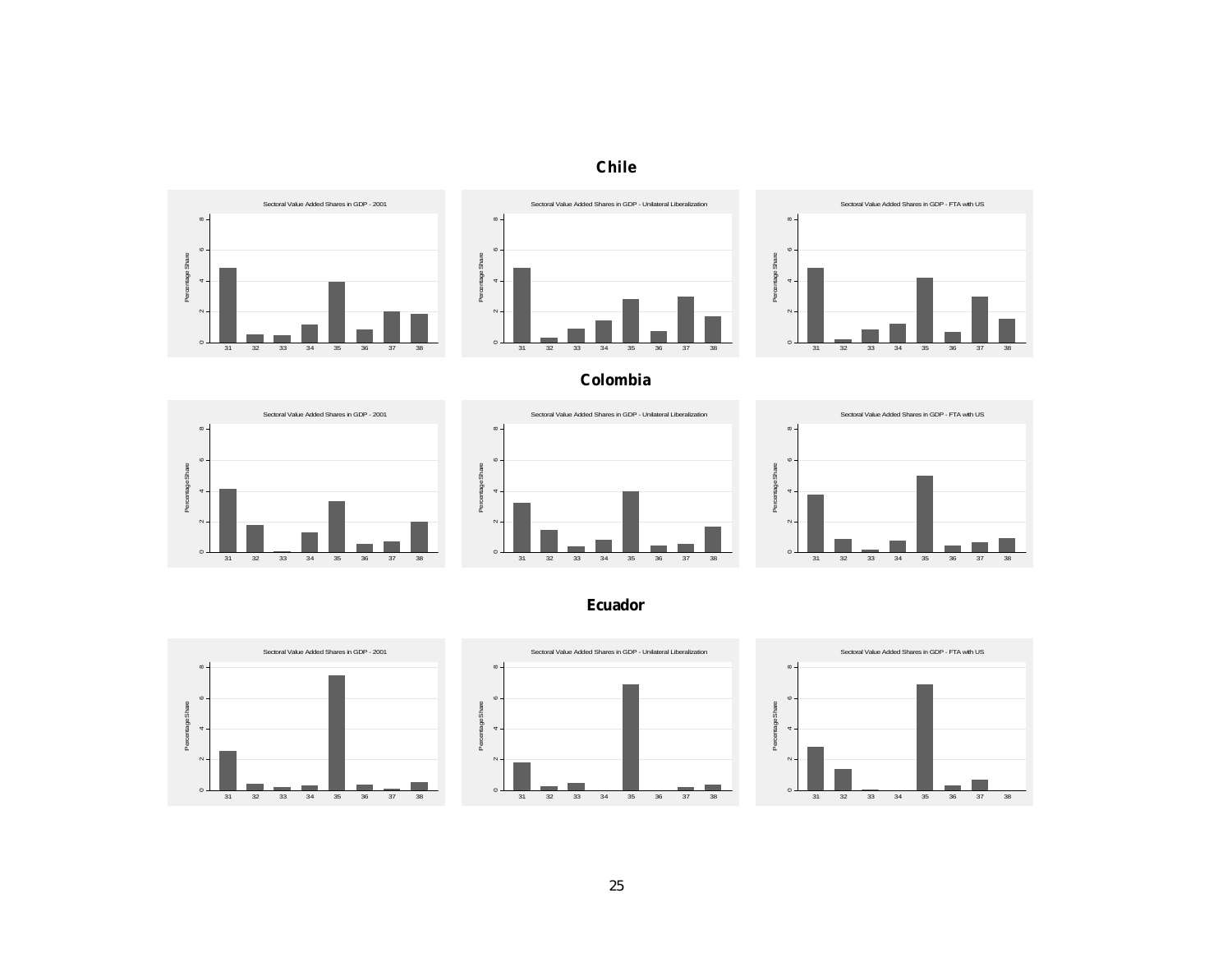## **Mexico**



**Peru**



**Uruguay**

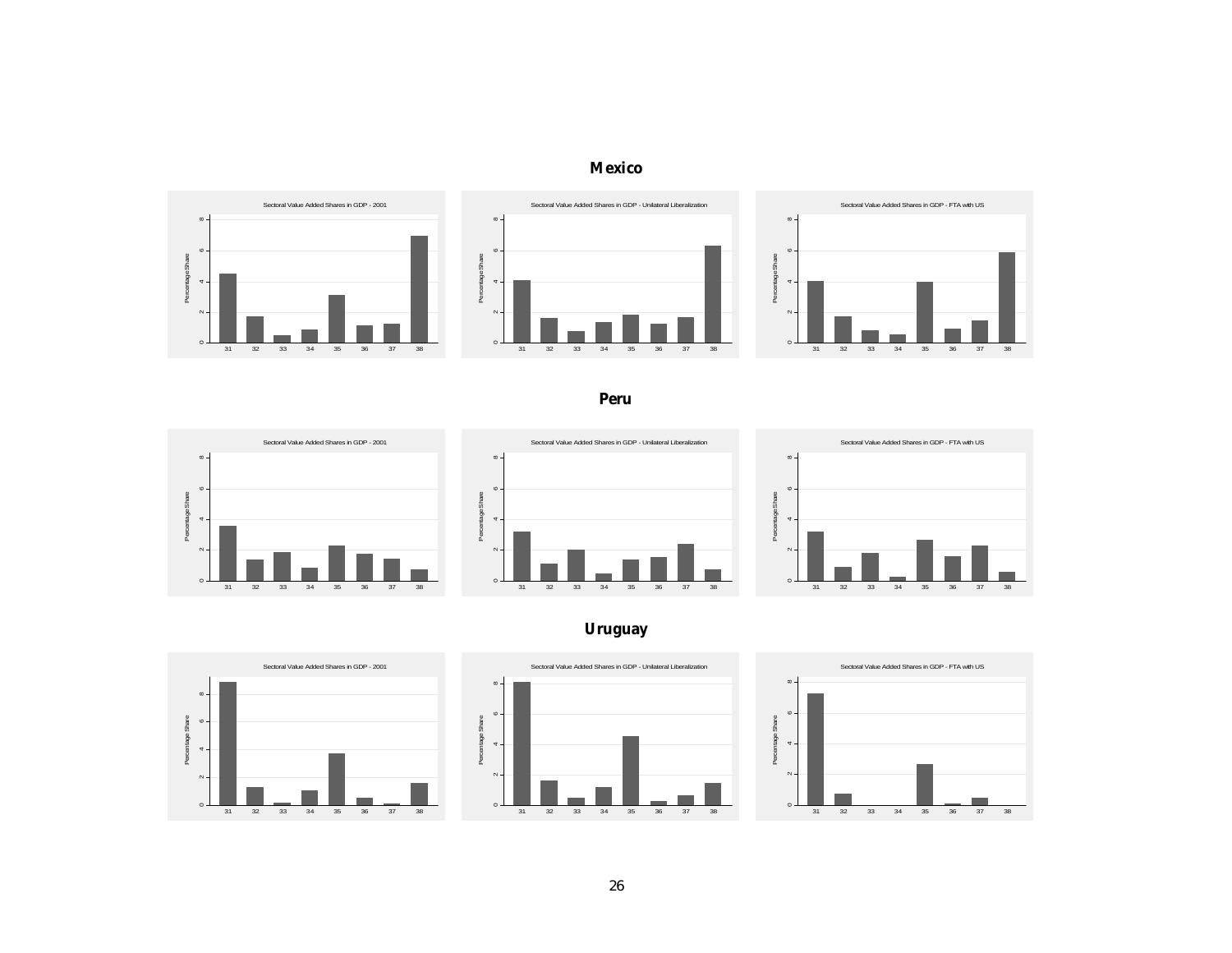## **Venezuela**